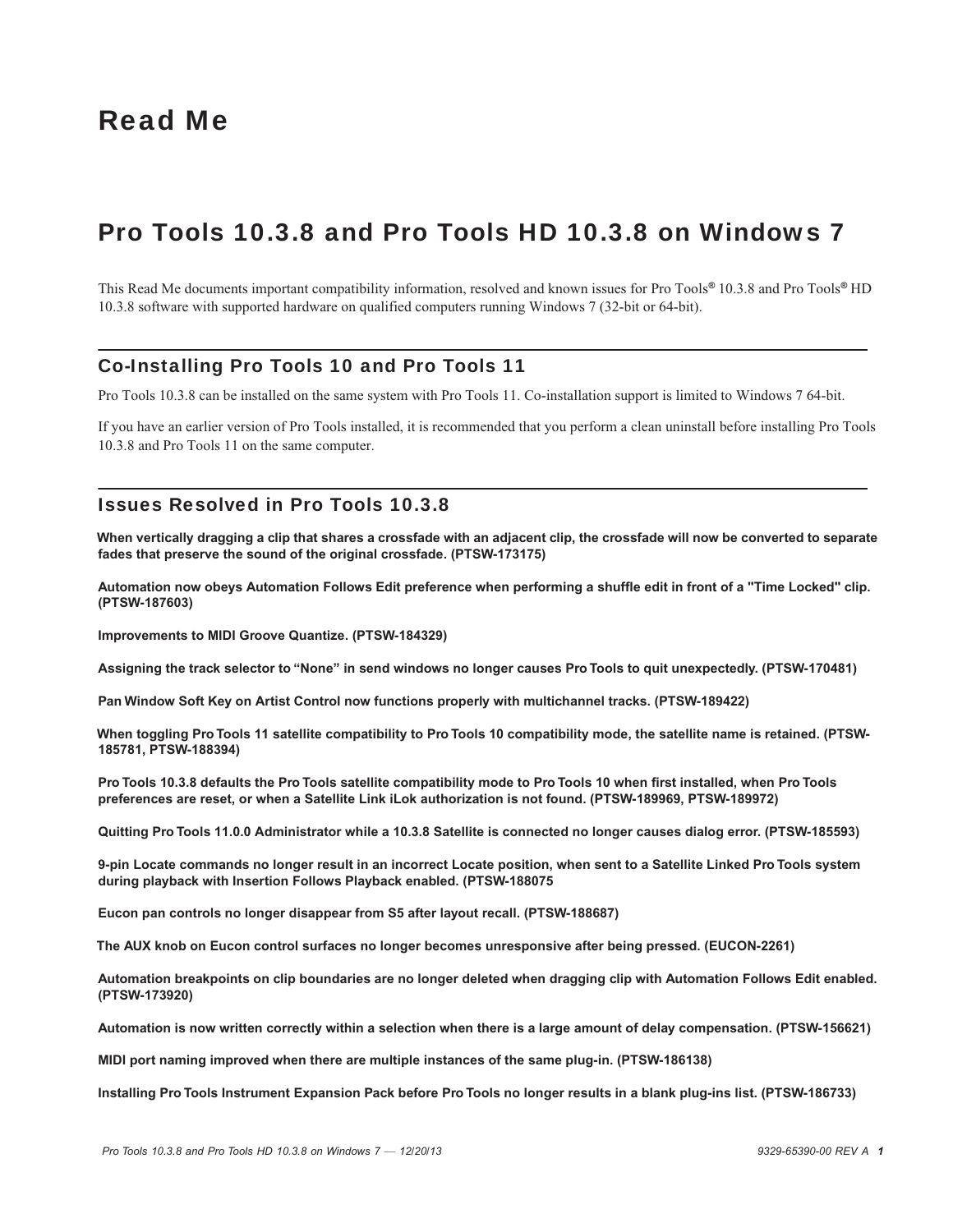**Checking into Interplay no longer causes Pro Tools to quit unexpectedly. (PTSW-183728)**

**Exporting a sequence from Pro Tools to Interplay using the "Match Timecode" option no longer results in empty audio tracks. (PTSW-187273)**

**DigiTest now works properly with 3-card HDX systems. (PTSW-178630)**

### Issues Resolved in Pro Tools 10.3.7

**Pro Tools 10 now has a Satellite protocol option that allows forward compatibility with Pro Tools 11.**

To allow you to connect Pro Tools 10 and Pro Tools 11 systems in a satellite configuration, an option has been added in the Satellite pane of the Peripherals dialog that allows you to select which version of the Satellite protocol you want to use (either Pro Tools 10 or Pro Tools 11). NOTE: All systems in a Satellite configuration must use the same version of the Satellite protocol. The admin system must be a Pro Tools 11 system.

**Session save times have been improved. (PTSW-185060)**

**Destructive Punch now records properly after recording to the end of file. (PTSW-177550)**

**Crashes associated with the use of RME HDSPe MADI, HDSP PCIe and UAD Apollo interfaces have been resolved. (PTSW-164626, PTSW-182520, PTSW-182588)**

**Scroll wheel functions properly for a variety of numeric entry fields in Pro Tools: Video Offset, Preferences, Click/Countoff Options, Event Operations (PTSW-134626, PTSW-134632, PTSW-134634, PTSW-134636.)**

**In the Bounce dialog, "Enforce Avid Compatibility' has been changed to "Enforce Media Composer Compatibility" to better reflect the intended use of this option. (PTSW-181436)**

## Issues Resolved in Pro Tools 10.3.6

**In sessions at high sample rates on HDX systems, automation ramps now track accurately. (PTSW-170306, PTSW-181981)**

**When importing audio into a session by drag and drop, if two files have different names and the same unique ID, a "Stamp New Unique ID" message appears only if the modification dates of the two files are different. (PTSW-179183)**

**Certain non-Avid AAX DSP plug-ins could cause Pro Tools to quit unexpectedly with previous versions of Pro Tools 10.3. This has been resolved in Pro Tools. (PTSW-182881, PTSW-182883)**

**If, on first launch, Pro Tools detects that it is close to running out of memory due to a very large number of installed plug-ins (AAX/TDM/RTAS), it saves the current plug-in cache and then requires you to quit and relaunch ProTools. This is a workaround for temporary memory limits that exist only after a fresh Pro Tools install. (PTSW-180029)**

**A potential for Pro Tools to quit unexpectedly when checking into Interplay has been fixed. (PTSW-183728)**

**AudioSuite processing from the Clip List using Overwrite Files mode no longer incorrectly adds AudioSuite handles. (PTSW-178956)**

**You can now adjust pop-up volume and pan sliders in the Edit Window with fine resolution (using standard Pro Tools key commands) in the same way as in the Mix Window. (PTSW-176942)**

**The Default button in the Input tab of I/O Setups no longer disables the "Compensate for Input Delays after Record Pass" option. (PTSW-172852)**

## Plug-Ins

**Channel Strip (Native) uses much less CPU capacity for shelving filters. (PTSW-170126)**

**Channel Strip, Pro Compressor, Pro Expander gain reduction now works correctly in Internal-All and Front/Rear channel linking modes. (PTSW-178201)**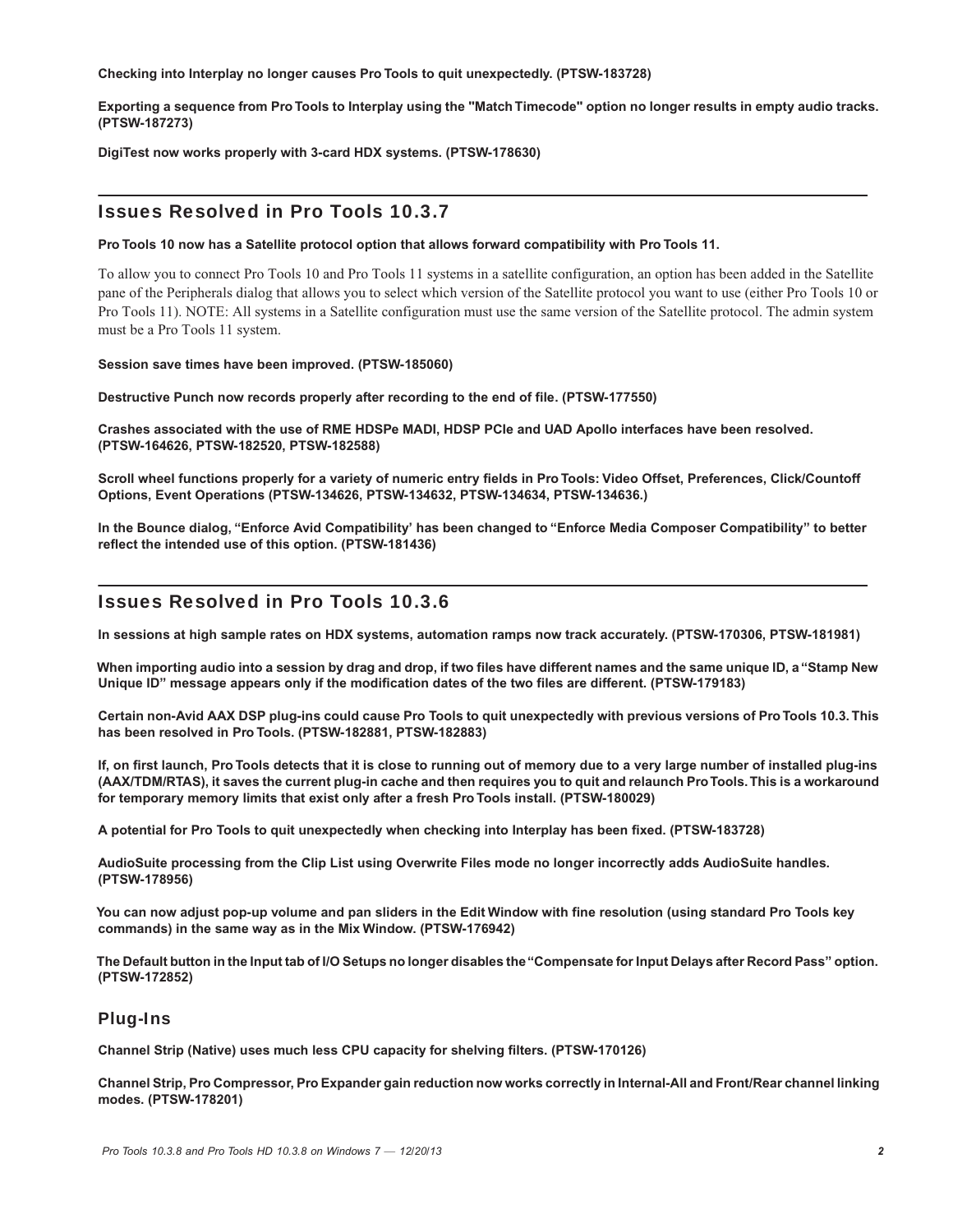**Punch recording modes now work at all timeline locations. (PTSW-172752, PTSW-176726)**

**Multiple automation breakpoints in the same location are now cleaned up when using the Import Session Data command. (PTSW-179121)**

**When there is no other automation on a track except for an initial breakpoint, extra breakpoints are no longer created when trimming or nudging a clip from the beginning of a session. (PTSW-179170)**

**Unwanted automation ramps are no longer created after trimming a clip in Shuffle mode. (PTSW-178118)**

**Clips are no longer missing from the timeline after AAF import of a mixed frame rate sequence. (PTSW-167656)**

**During import, if a file's Unique Identifier (UID) is identical to one already in the session, and the Name and Mod Date of the files are also identical, the existing file in the session is automatically used. However, if two files have the same UID but different Mod Dates, Pro Tools lets you choose between using the existing file or stamping a new UID into the file being imported. This resolves potential problems when audio files are processed outside of Pro Tools and re-imported. (PTSW-179183)**

#### **The Pro Tools preferences storage location has been changed.**

The folder that stores Pro Tools Preferences (Pro Tools Prefs.ptp) has been renamed to "Pro Tools 10." Any scripts that rely on this pathname should be modified.

#### **The calculation of waveform overviews has been optimized.**

See <http://avid.force.com/pkb/articles/troubleshooting/Pro-Tools-waveform-overview-calculation> for more information.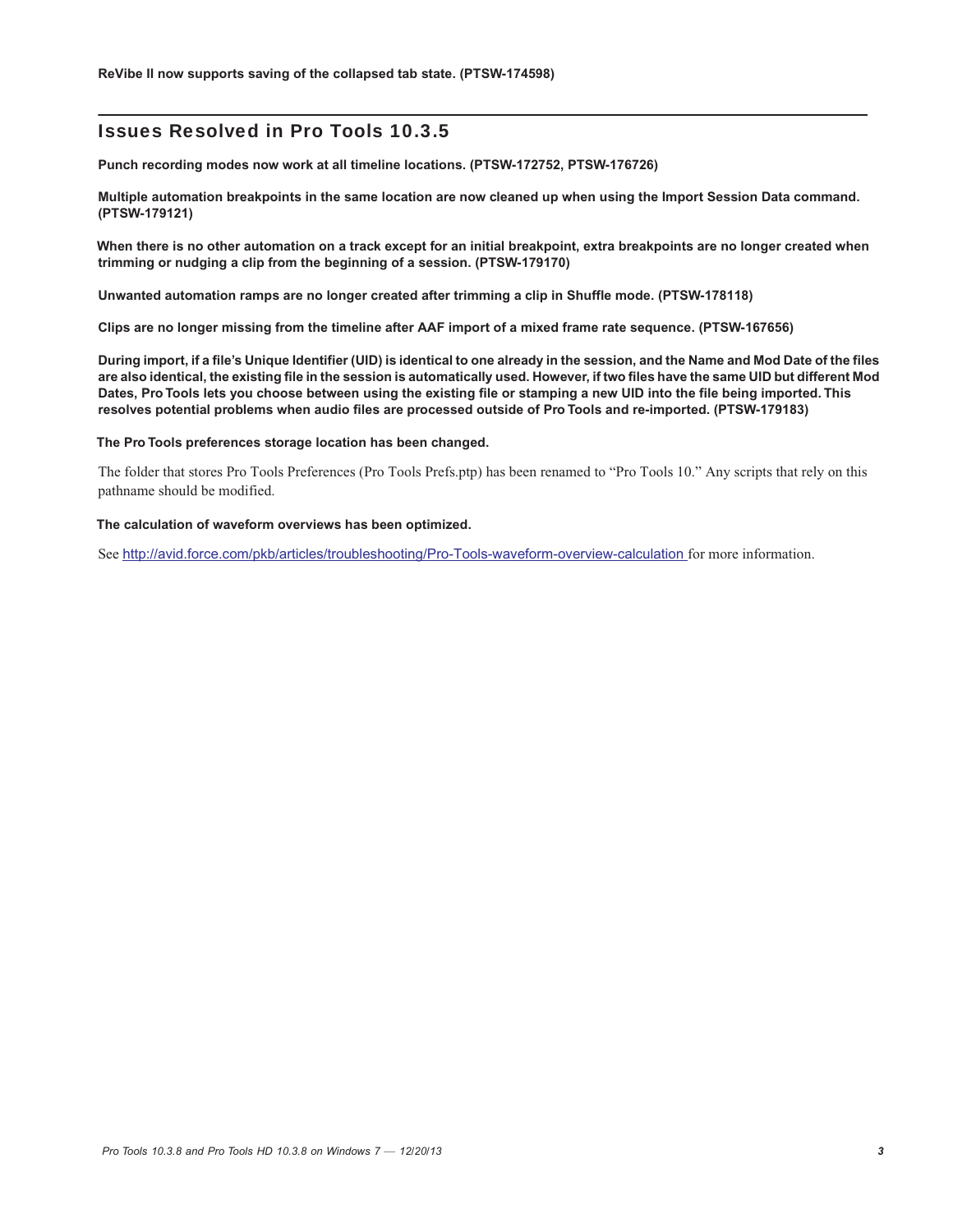**The Start Time field in the Edit and Transport windows now correctly accepts direct numerical entry. (PTSW-170975)**

**Audio files can be now be exported as MXF. (PTSW-176177)**

**Pro Tools now stops playback of an Edit window selection on the exact last sample of a selection. (PTSW-168043)**

**Automation breakpoints selected in the Edit window can be nudged using key commands. (PTSW-174358)**

**Automation editing improvements when trimming regions over each other. (PTSW-177435)**

**Glide commands now work as described in the Pro Tools Reference Guide. (PTSW-174715, PTSW-177859)**

**Automation breakpoints are no longer incorrectly deleted during sample rate conversion. (PTSW-174707)**

**With Pro Tools|HDX systems, mute states work as expected after scrubbing. (PTSW-172240)**

**On Pro Tools|HDX systems with 3 HDX cards, system delays are properly updated after a sample rate change. (PTSW-169477)**

**With the AudioSuite version of the Fairchild 670 plug-in, when previewing in mono mode, the right channel now plays audio. (PTSW-173018)**

**An error resulting in an "FF\_PacketStream" dialog when doing a time base conversion (ticks to/from samples) of an Elastic Audio track is fixed. (PTSW-173167)**

**Rhythmic algorithm accuracy improved when extreme compression/expansion settings exist on an Elastic Audio track. (PTSW-177009)**

**When using drag and drop to import audio, if a cloned audio file (one duplicated outside of Pro Tools) is imported, an alert is posted which gives a choice between restamping a Unique ID to the clone, or redirecting to the original file. (PTSW-163654)**

**Removed an unnecessary Unique ID stamping dialog when making a copy of a file using the Import Audio command. (PTSW-176931)**

**Timeline disk caching trigger is improved. (PTSW-176778)**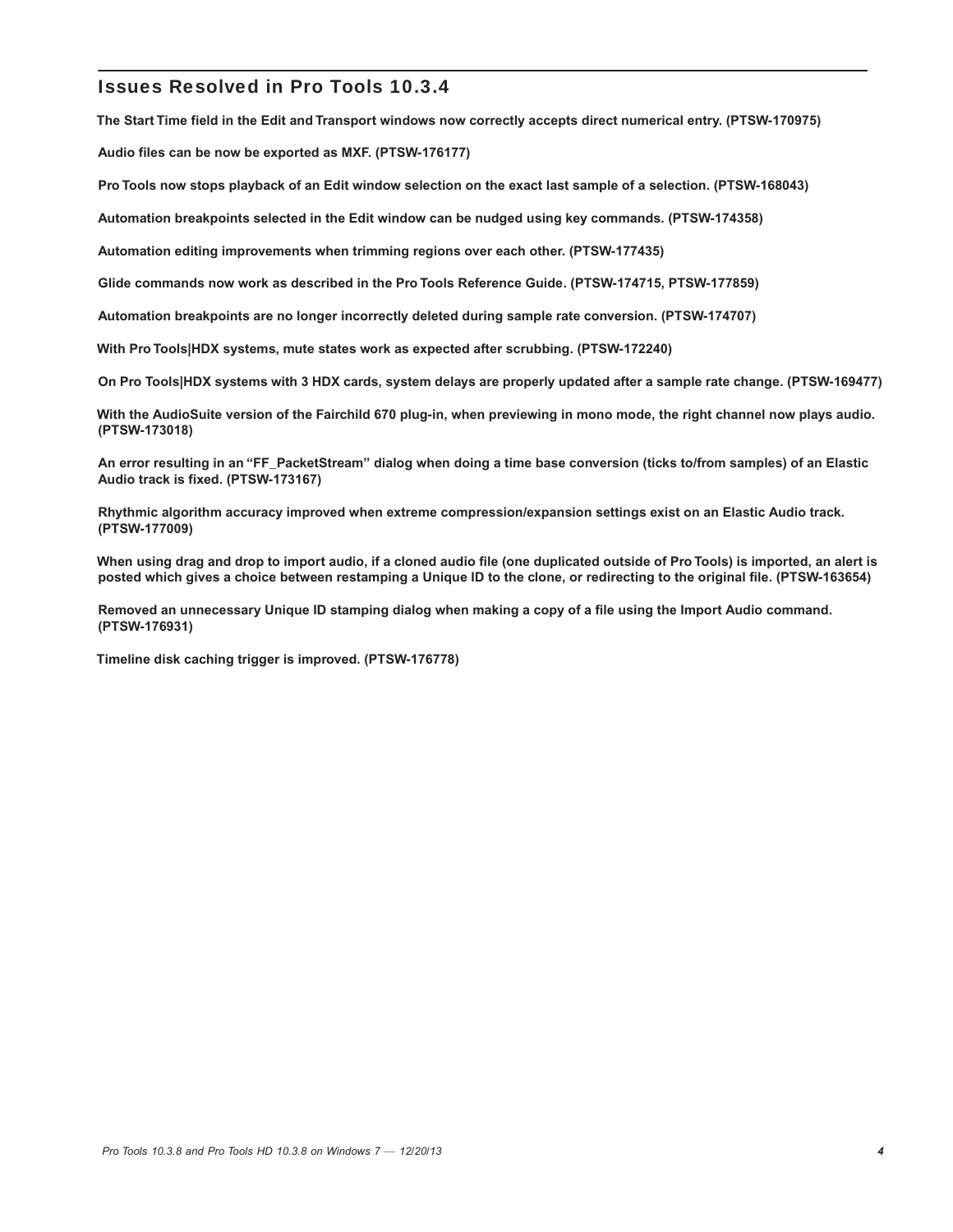**Improvements have been made to reduce the occurrence of -9171 and -9129 errors on HDX, HD Native and HD Native Thunderbolt systems (PTSW-170587)**

**When importing QuickTime files, associated audio now correctly follows interleaved format preference. (PTSW-169486, PTSW-167356)**

**When relinking interleaved multichannel files (LCR, Quad, 5.0, 5.1, 6.0, 6.1, 7.0 or 7.1), Center and Right channels are no longer inadvertently swapped. (PTSW-175285)**

**Relinking more than a few hundred MXF files no longer causes Pro Tools to quit unexpectedly. (PTSW-175347)**

**When using EUCON control surfaces, Pro Tools no longer quits unexpectedly after performing certain operations (PTSW-173919)**

**Selecting the Pan window on MC Control using the Attention/Selected track no longer causes Pro Tools to quit unexpectedly (PTSW-174525)**

**X-axis panning of certain plug-in surround channels from a D-Control is no longer inverted (PTSW-173286, PTSW-172836, PTSW-173938)**

This issue affected Maggot Spanner, Dolby ATMOS, and New Audio Technology Spatial Audio Designer. Plug-Ins may require an update to take advantage of this fix.

**D-Control Custom Fader plug-in maps no longer need to be recalled after every Channel Select operation. (PTSW-158750)**

**The "Import as Offline Satellite Media" option is now available in Pro Tools HD when running on systems without HD hardware. (PTSW-171738, PTSW-173186)**

**Plug-Ins with 4096 or more samples of latency now preview correctly in AudioSuite. Previously, errors -7104 or -7450 would occur. (PTSW-173329)**

**Auditioning custom crossfade shapes in the Fade dialog now produces correct audio. (PTSW-173669)**

**When using VenueLink with Pro Tools, snapshot recall is now instantaneous. (PTSW-167189)**

**To improve performance, the Disk Cache function now caches only the audio files that will be heard during playback. Audio that is muted or that is not on an active playlist will not be cached.**

## Issues Resolved in Pro Tools 10.3.2

**Automation breakpoints are no longer added unnecessarily when editing clips with Automation Follows Edit turned on. (PTSW-173028)**

**Automation overlaying audio that is then processed using the Strip Silence command is kept intact. (PTSW-170804)**

**Very large files exported to Interplay will not be quarantined. (PTSW-154522)**

**Web Services hostname / IP address is now remembered between Send to Playback exports. (PTSW-172334)**

**The "Capture Selection" function in Beat Detective now captures the correct end time based on the selected note resolution instead of actual transient location. (PTSW-172978)**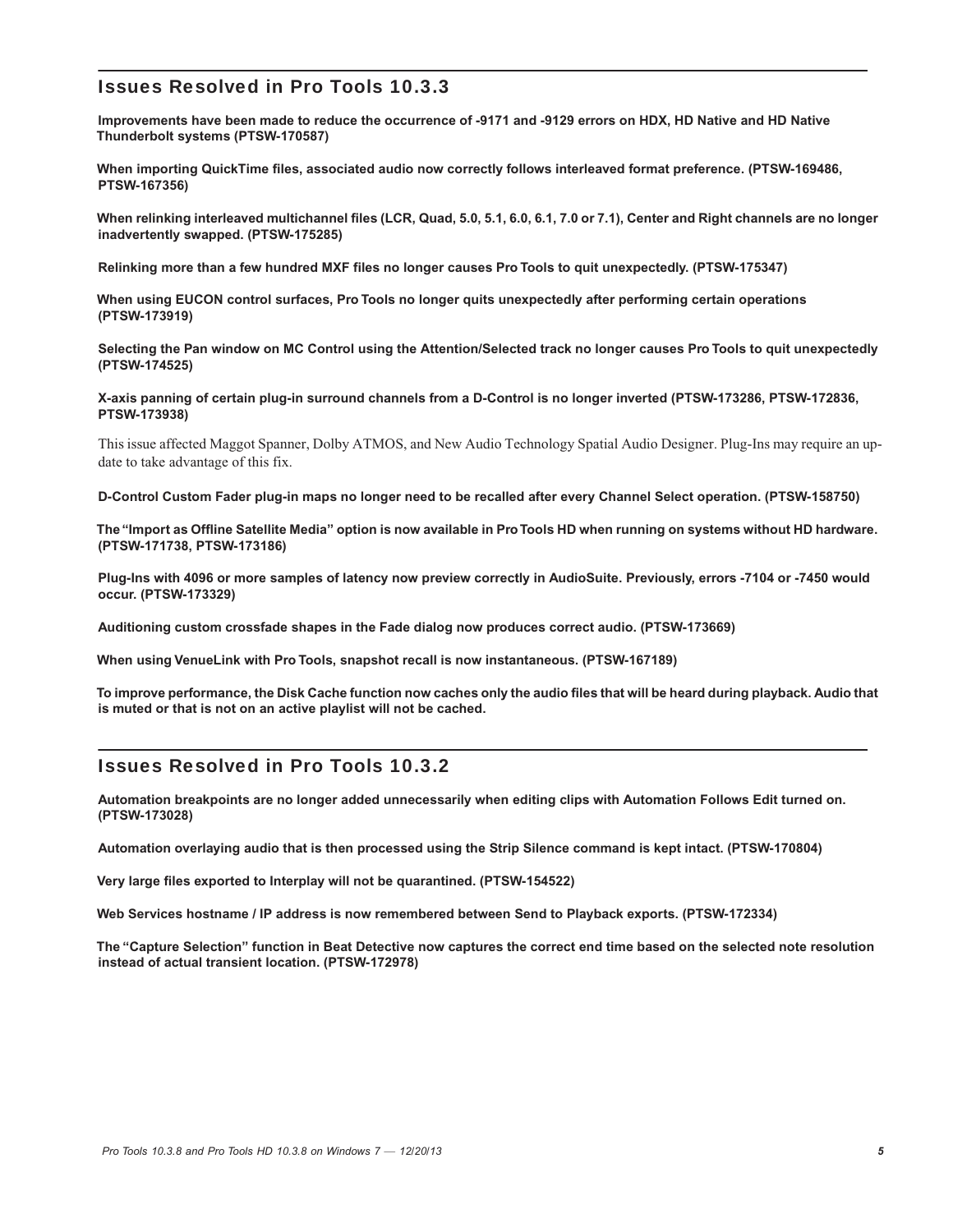**Unwanted data is no longer appended to the end of record passes under certain conditions. (PTSW-170032)**

**On Pro Tools|HDX systems, 176.4/192kHz sessions are now free of unwanted noise in some specific mixer configurations. (PTSW-166529)**

**When zoomed into the sample level, waveforms whose clip start is off-screen now draw accurately (instead of one sample late). (PTSW-162497)**

**Clicking the Automation Follows Edit button now correctly causes the current selection to update to reflect the new state of the button. (PTSW-170044)**

**Automation breakpoints outside of a pasted selection area that match the edge values of the pasted automation (redundant breakpoints) are no longer modified when pasting. (PTSW-171725)**

**AudioSuite operations using the "Whole File" parameter no longer result in unwanted changes to audio data or cause ProTools to quit unexpectedly. (PTSW-170456, PTSW-170920)**

**In Dynamic Transport mode with Link Timeline and Edit Selection enabled, the playhead no longer moves to beginning of the selection. (PTSW-172367)**

## Issues Resolved in Pro Tools 10.3

### **Display**

**Waveform overviews now recalculate correctly after opening a session that was copied in Windows Explorer (for instance, copying a session from network storage to a local directory.) (PTSW-156992)**

**Waveforms are now drawn correctly in the Fades dialog when the start or end points are moved in from the edges. (PTSW-157852)**

**Pro Tools windows correctly display across multiple monitors with Windows 7. (PTSW-164911)**

## Playback and Recording

**A class of unexpected 9092, 9093, 9128, or 9129 errors no longer occurs. An error that caused the counters to incorrectly indicate a very high speed of playback or record no longer occurs. (PTSW-163794)**

**Input meters on Pro Tools|HDX systems now properly indicate clipping. (PTSW-165661)**

**Scrubbing on tracks above 192 voices on HD Native no longer causes Pro Tools to quit unexpectedly. (PTSW-171347)**

### Destructive Punch

**Magic ID error is no longer encountered when using Destructive Punch in certain situations. (PTSW-156797)**

**Destructive Punch now works properly with interleaved audio files. (PTSW-163841)**

### Automatic Delay Compensation

**Delay Compensation may now be enabled for plug-in sidechains in the Operation preferences. (Pro Tools|HDX systems only).**

### Automation

**Automation data can be pasted correctly when Automation Follows Edit is disabled. (PTSW-164539)**

**Pasting automation selections no longer creates unexpected ramps. (PTSW-158837)**

**Trimming clips with automation no longer creates unexpected ramps. (PTSW-168444)**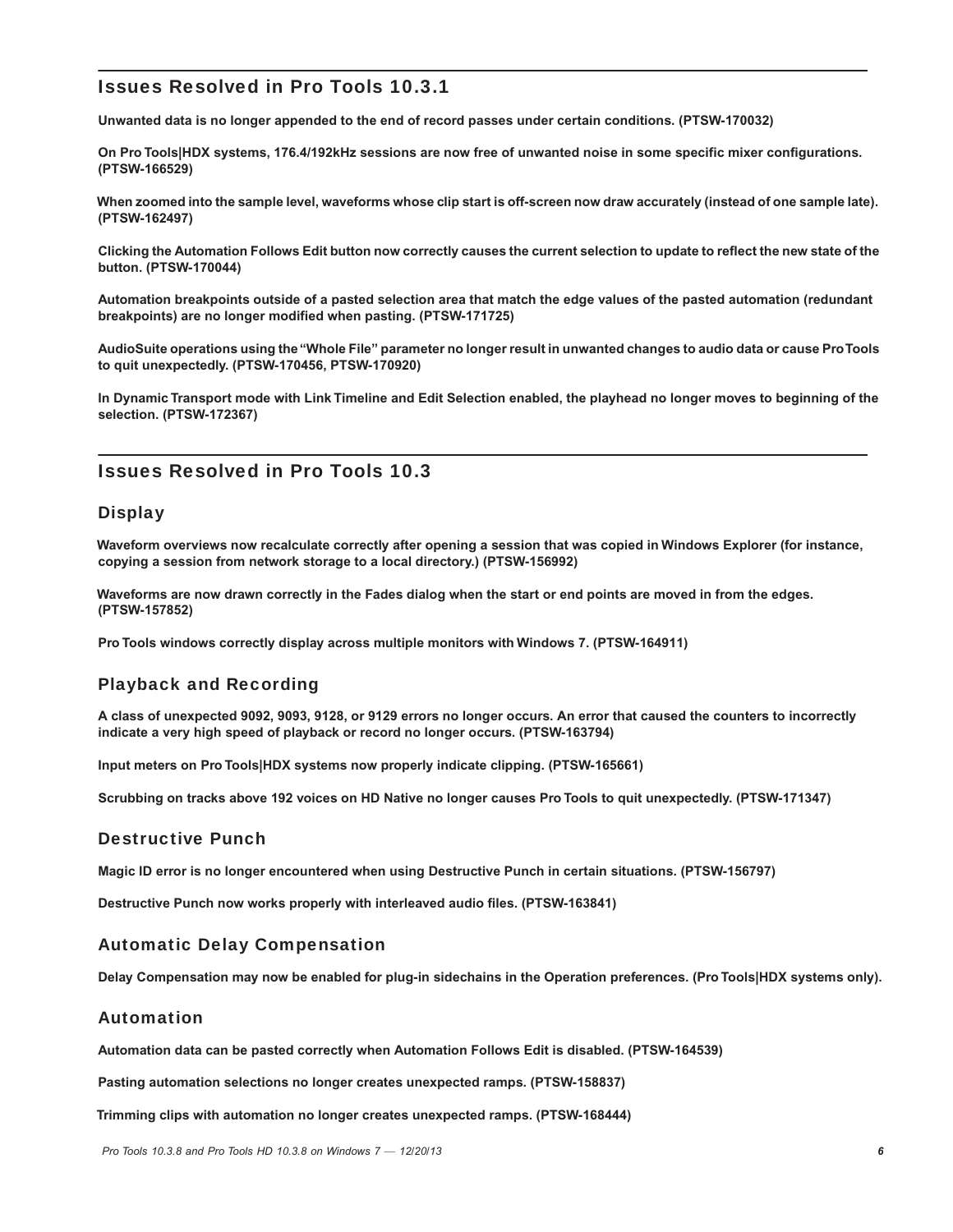**Automation trimming is now limited such that the lowest value can be trimmed up only to the maximum possible value, and the highest value can be trimmed down only to the minimum possible value. (PTSW-167044)**

**Spurious -9155 (automation too dense) errors have been resolved. (PTSW-158618)**

**Performance has been improved in Continuous Scroll mode when using the "All tracks in Volume view" key command Option + "-" (minus) (PTSW-163652)**

**Pro Tools no longer quits unexpectedly when coalescing volume automation to clip gain. (PTSW-164914)**

**Clip gain positions are no longer affected by the padding amount in Compact Audio dialog. (PTSW-163745)**

#### Editing

**Nudging audio within a region no longer affects audio on undisplayed alternate playlists. (PTSW-138403)**

**Using the Object Grabber to duplicate one or more clips to a different location on the same track(s), either to the insertion point or by dragging, now correctly results in only the copied clips being object-selected, and not the originals. (PTSW-167253)**

**Elastic Audio Commit works correctly when there are tempo changes in the session. (PTSW-165797)**

#### Plug-Ins and Processing

**Audio sync issues when rendering clip gain on clips with crossfades have been resolved. (PTSW-170425)**

**The Right-Click menu is now available for making the input (sidechain) active or inactive. (PTSW-166221)**

**Key input (sidechain) menu text is now italicized when made inactive with the Control-Command key command. (PTSW-166219)**

**Do To All and Do To Selected are now available for Key input menu active / inactive state.**

**Mod Delay III correctly recalls tempo sync settings on session open. (PTSW-165514)**

**Mod Delay III follows tempo changes correctly in Sync mode. (PTSW-165607)**

**Mod Delay III note value buttons work correctly in stereo link mode. (PTSW-166842)**

**Native Instruments Kontakt no longer causes Pro Tools menus to become grayed out. (PTSW-166474)**

**An error in "ViewsUOSWindow.MacCarbon.cpp Line 1817" no longer occurs with several third party plug-ins. (PTSW-168032)**

#### System Usage Window

**The CPU Usage meter now displays CPU cycles required for communication with the HD Native and HDX PCIe cards.The meter is more accurate than before with these systems.**

#### MIDI

**MIDI data selection is now correctly based on the displayed location of the data, which is dependent on the "Display Events as Modified by Real-Time Properties" preference. (PTSW-161895)**

**MIDI CC data now displays correctly when the "Display Events as Modified by Real-Time Properties" preference is changed. (PTSW-142253)**

**Selecting notes with the marquee in Notes or Velocity view, after having done so in a previously opened session, will no longer cause crashes. (PTSW-164990)**

**A new preference has been added on the MIDI pane under Delay for External Devices: Notes and Controllers. When enabled, Pro Tools applies Delay Compensation to MIDI notes and MIDI controller data. This is helpful when monitoring external MIDI devices outside of Pro Tools.**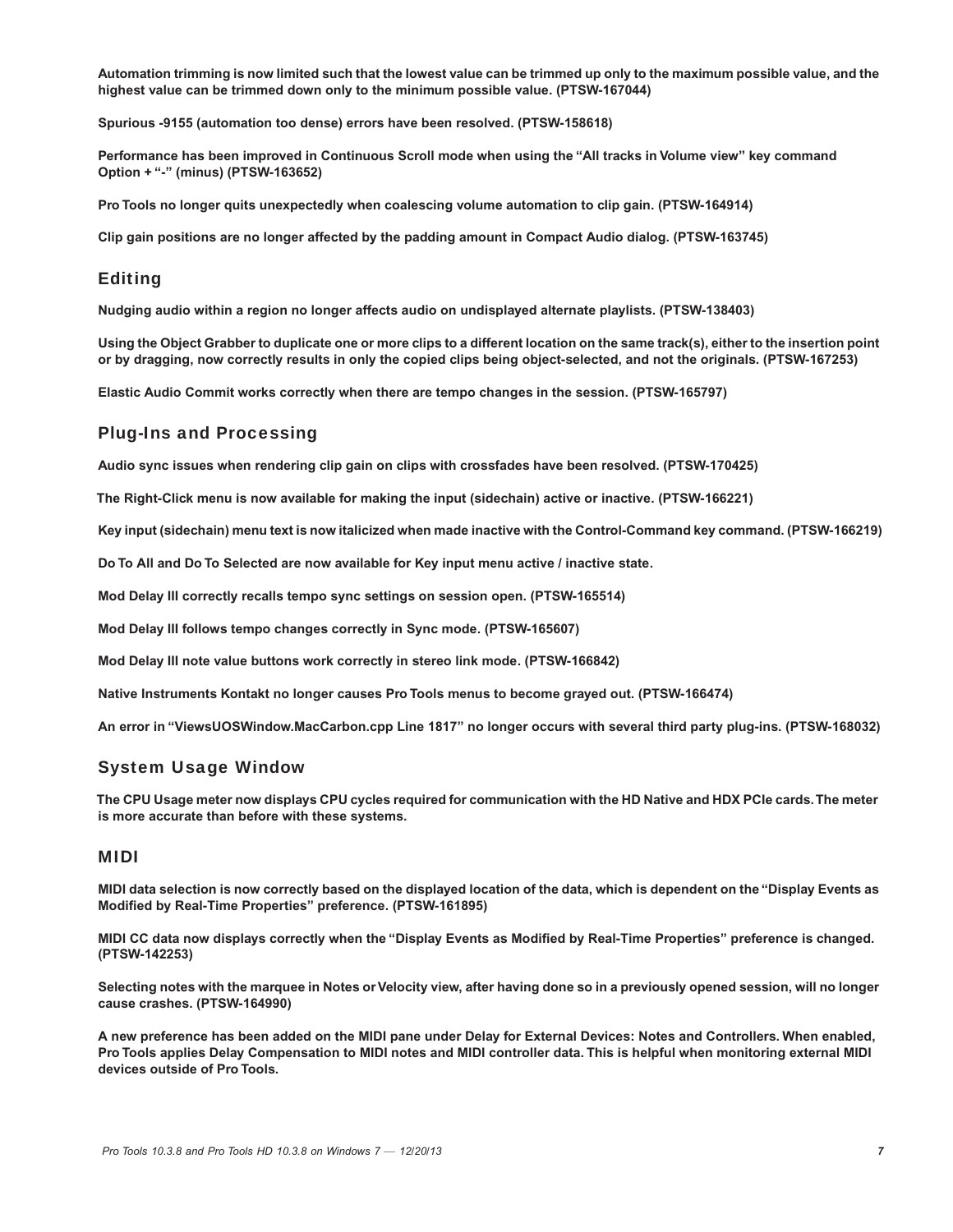## Control Surfaces

**The handling of ICON-specific session data has been optimized to improve performance of the Save Session command. (PTSW-164767)**

**On ICON worksurfaces, the LFE channel is available in 5.1 mode on the touchscreen surround panner. (PTSW-136779)**

**On ICON worksurfaces, when using the EQ III AAX plug-in, the "Q" knob for LF and HF bands in the EQ section now adjusts Q in bell mode correctly. (PTSW-165549)**

## Video and Synchronization

**All Satellite Link and Video Satellite systems now stop on the same location when rewound to the beginning of the session. (PTSW-161241)**

**Media Composer now stops in sync when Pro Tools is recording. (PTSW-161353)**

**Pro Tools stops sending timecode when a played selection ends. Devices receiving timecode stop correctly when Pro Tools stops. (PTSW-151199)**

**Locating from a 9-pin controller now reliably updates Pro Tools location. (PTSW-163261)**

**Spurious timecode values are not sent during certain transport command sequences. (PTSW-167405)**

## **Compatibility**

Avid can only assure compatibility and provide support for qualified hardware and software configurations.

*For the latest compatibility information—including qualified computers, operating systems, and third-party products—visit the Avid website (www.avid.com/compatibility).*

## iLok USB Smart Key and Pro Tools Authorization

#### **An iLok must be connected at all times while running Pro Tools**

Pro Tools requires that an iLok with the appropriate authorizations be connected to the computer at all times. Do not remove the iLok while running Pro Tools 10.x. If the iLok is removed while Pro Tools is running, one of the following will occur:

Pro Tools displays a dialog giving you the following choices:

- Reinsert the iLok and click Save. Pro Tools saves the session and then quits.
- Click Quit. Pro Tools closes the session without saving and then quits.

 $-$  or  $-$ 

Pro Tools displays a dialog giving you the following choices:

- Reinsert the iLok and click OK to continue working in Pro Tools.
- Click Cancel. Pro Tools closes the session without saving and then quits.

#### **Pro Tools does not recognize iLok connected to USB3 ports (PTSW-158204)**

Texas Instruments USB3 controllers are currently incompatible with iLok generation 1 & 2 USB dongles. iLok dongles connected to a Texas Instruments USB3 controller will not be recognized by Pro Tools or the iLok.com web site. Connect any iLok dongles to USB2 ports instead.

#### **When installing Pro Tools, the PACE installer may cause a reboot before Pro Tools 10 can be installed (PTSW-152529)**

When installing Pro Tools, certain PACE copy protection components must be installed first that require a reboot. If these components are already installed—for example, if you are installing Pro Tools 10 over an existing Pro Tools installation—these components are not re-installed and no reboot is required.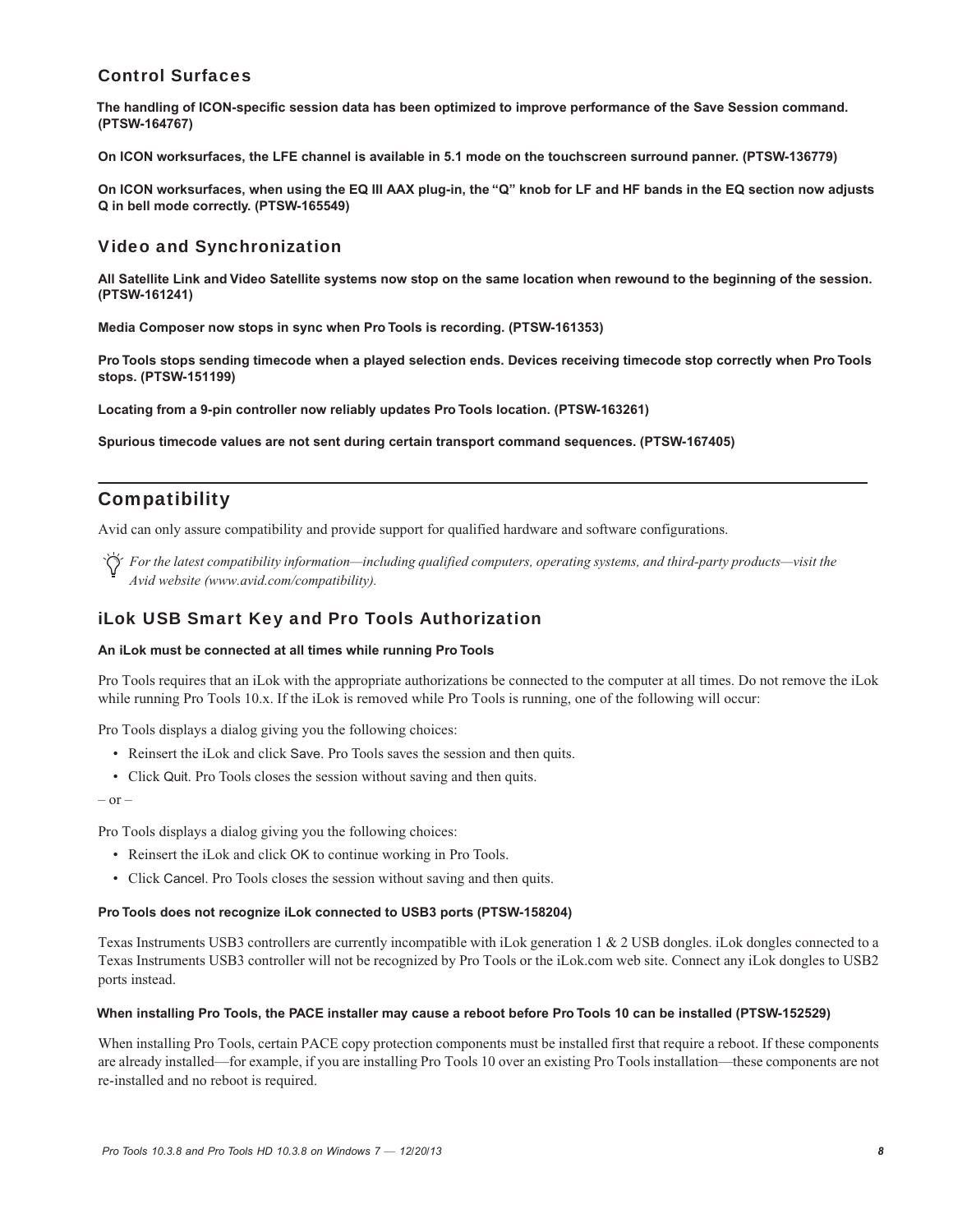#### **Installing 9.x device drivers after installing Pro Tools 10 causes PACE driver incompatibility (PTSW-153187)**

If you install version 9.x device drivers after installing Pro Tools 10, older PACE InterLok drivers will overwrite the newer Pro Tools 10 PACE License Support drivers. This will cause errors when Pro Tools launches and may result in the device not being recognized. If this occurs, uninstall the version 9.x device drivers, run the PACE License Support installer (available at http://www.ilok.com), then install the Pro Tools 10 device drivers.

## Plug-Ins

#### **Plug-Ins Now Available in AAX Format**

With Pro Tools 10.3.3 and higher, the following plug-ins are available in AAX format and installed with Pro Tools:

- InTune (DSP & Native)
- Eleven (DSP & Native): If you currently own the Eleven plug-in (.dpm version) the new AAX version is installed.

#### **Mixer and Elastic Audio plug-ins from lower versions of Pro Tools are not compatible with Pro Tools 10 (PTSW-136983)**

The Mixer and Elastic Audio Plug-ins from lower versions of Pro Tools are not compatible with Pro Tools 10.x. If you encounter an error indicating that these plug-ins are corrupted please re-run the Pro Tools 10 installer to ensure that the correct plug-ins are installed.

## General Compatibility

#### **Automatic Update Notification will not connect through a proxy server that requires authentication (108837)**

Software Updater will not find an active Internet connection when behind a proxy server that requires authentication to gain Internet access. To work around this, the client machine with Software Updater needs to be moved out from behind the proxy or the proxy needs to allow HTTP access via port 80 without requiring authentication.

#### **Aero causes errors at lower HW Buffer sizes (103563)**

With Aero enabled in Windows, Pro Tools will not play back without errors at HW Buffer sizes of 128 and below. Turn off Aero if you want to use lower HW Buffer sizes.

#### **On systems with Avid Mojo and Magma Expansion Chassis, changing track output assignments takes a long time (102062)**

If your Pro Tools system uses a Mojo and a Magma PE6R4 expansion chassis, changing track output assignments can take between 4–8 seconds with a 24-bit, 96 kHz session. Pro Tools systems with a Mojo and other expansion chassis may also exhibit this behavior. In contrast, changing track input assignments, as well as deactivating and reactivating a track occurs almost immediately.

#### **When installing Mbox family drivers, a warning appears indicating that there is not enough space available on the DVD drive (PTSW-158731)**

When installing Mbox drivers, if you encounter a warning that not enough space is available on the DVD drive, you can temporarily disable your DVD drive, install the drivers, and then re-enable the DVD drive.

#### **To disable the DVD drive:**

- **1** From the Start Menu, Right Click on Computer.
- **2** Choose Manage.
- **3** Click Device Manager.
- **4** Expand the DVD/CD-ROM drives by clicking the reveal triangle.
- **5** Right-Click on the DVD drive that appears.
- **6** Choose Disable.

#### **VENUE FWx for FOH Rack, Mix Rack and SC48 is not supported in Pro Tools 10 (PTSW-151588)**

The initial release of Pro Tools 10 does not offer driver support for the VENUE FWx FireWire Option card compatible with VENUE FOH Rack, Mix Rack and SC48. Customers with these systems should continue to use Pro Tools 9 until further notice.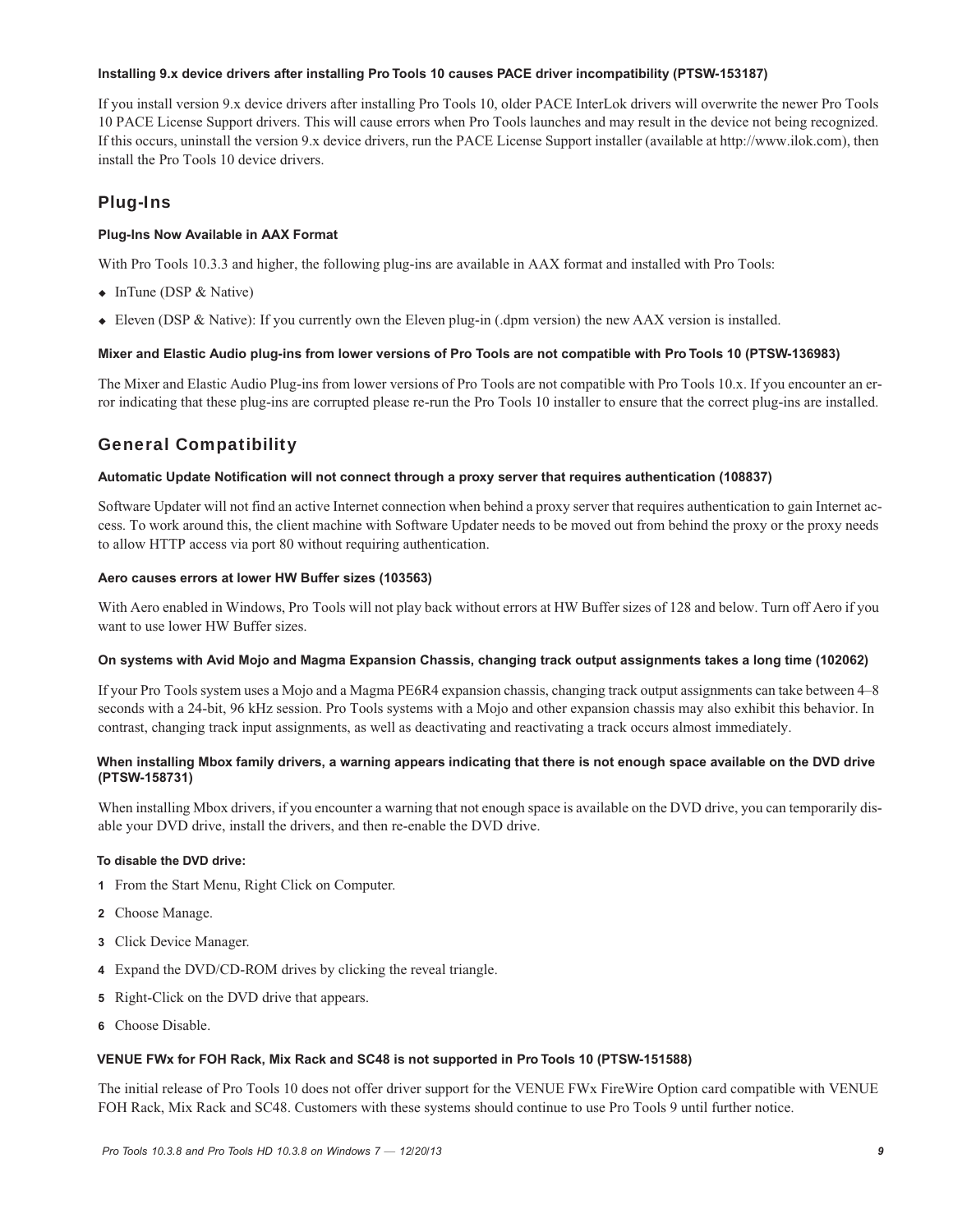#### **VENUE systems with two HDx Option cards may not be recognized by Pro Tools HD Native systems (PTSW-142834)**

If a second HDx Option card is installed in a VENUE system, it may cause both HDx cards not to be recognized by Pro Tools on HD Native. A single VENUE HDx Option card is recognized properly by Pro Tools on HD Native, so for consistent performance it may be necessary to de-install the second HDx card.

## HyperControl Support

Pro Tools 10.3.3 and higher add HyperControl support for the M-Audio Axiom AIR Mini 32 keyboard.

## Support for Gobbler Collaboration and Backup Tool

Pro Tools 10.3.3 and higher add integrated support for Send to Gobbler workflows. Gobbler is a cloud-based backup, transfer, and collaboration tool for managing audio projects and their media assets. Pro Tools integrates with Gobbler to send Pro Tools sessions and audio files to collaborators over the Internet. When installed, the Gobbler application can be configured to scan your system to locate and automatically back up your Pro Tools sessions and associated media files. If you do not have an account, you can create one for free.

Pro Tools lets you send your Pro Tools session and associated media with Gobbler using the Send to Gobbler command (File > Send To > Gobbler). You can also send individual audio files using the Share With Gobbler command in either the Pro Tools Bounce To Disk dialog or the Export Selected dialog.

For more information about using Send To Gobbler and Share With Gobbler commands in Pro Tools, refer to the Pro Tools Reference Guide.

For more information about Gobbler, visit www.gobbler.com.

## Known Issues

The following sections document known issues you may encounter when using Pro Tools 10.3 and Pro Tools HD 10.3, along with workarounds if they exist.

*For known issues specific to any of the software options for Pro Tools HD, see the Satellite Link Read Me, the Video Satellite Read Me, or the Video Satellite LE Read Me.*

## General Pro Tools Issues

#### **Clicking on a Pro Tools window that may be visible will not always bring Pro Tools to the foreground, especially if a process is running in Pro Tools (such as Bounce to Disk)**

If Pro Tools is not the foreground application, you can bring it to the foreground by doing one of the following:

- Click the Pro Tools icon in the Windows Taskbar.
- Press the Start+Tab keys to bring the Pro Tools application to the front.

#### **Pro Tools does not launch (58531)**

Pro Tools will not launch if hardware drivers are not installed or if there are no Inputs or Outputs set in the Control Panel for your audio interface. If Pro Tools does not launch, be sure the drivers for your audio interface were installed before Pro Tools installation. For M-Audio and some third-party interfaces, if the drivers are already installed, go to the Control Panel for your audio interface and make sure either the Analog or S/PDIF Inputs and Outputs are enabled.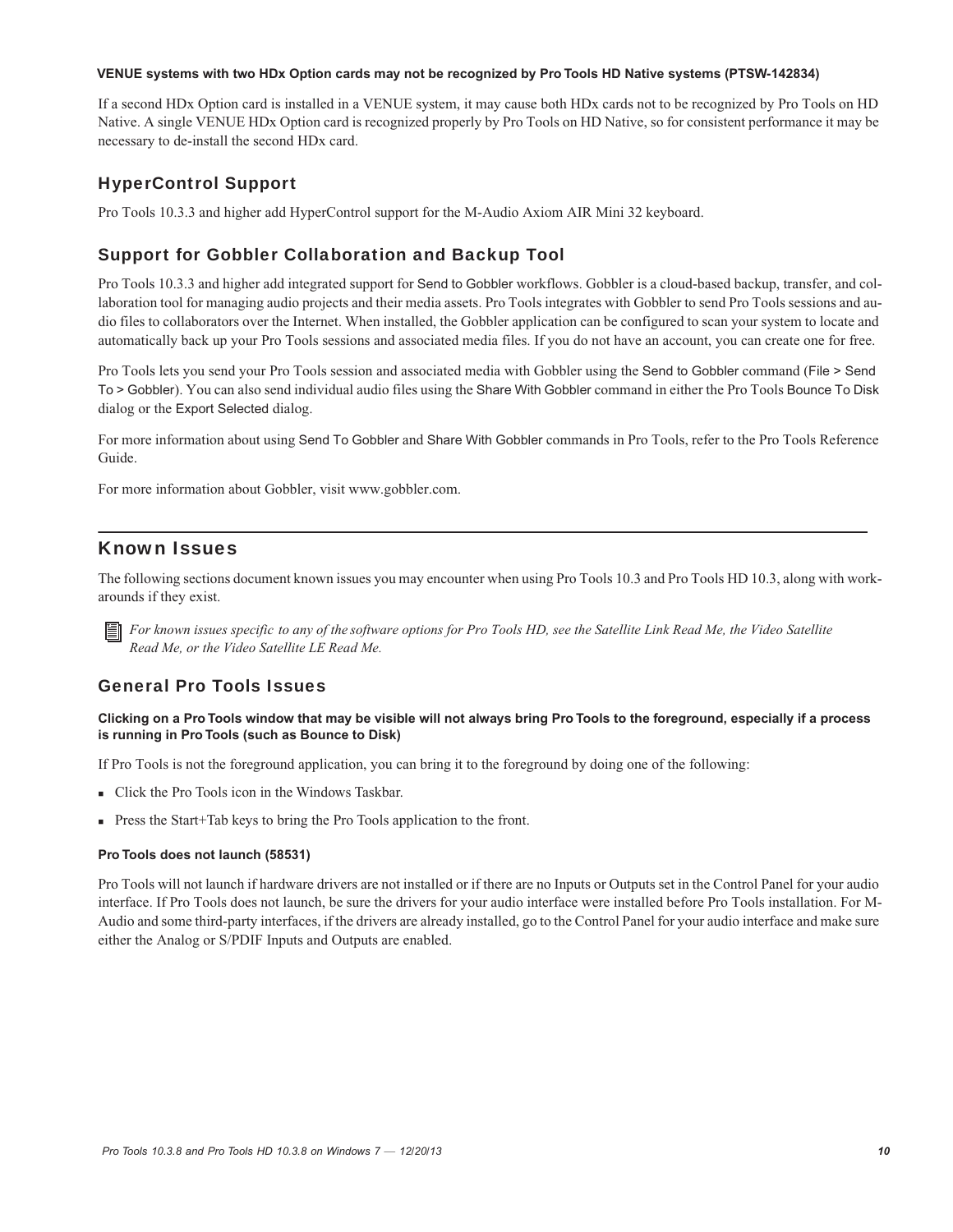#### **Session templates retain I/O settings and some preferences, display settings, and window layouts (111605)**

Pro Tools session templates retain the I/O settings and some of the preferences, display settings, and window layouts from the system on which the template was created. Consequently, created a new session based on a template restores several session properties from the original system. These properties are retained by Pro Tools until you change them or another session or template is opened that replaces them. This also means that if a new blank session is created after using a template, the properties from the template will be used for the new session.

The properties retained from templates include default track height, view settings, window size and position, and I/O Setup. You can update templates by making the desired changes, using the File > Save as Template command (be sure to select the "Install template in system" option), and then selecting the template you want to replace.

#### **Trying to load a session from an unmapped network drive results in the error: "Pro Tools application has stopped working" (PTSW-125913)**

When trying to load a session from an unmapped network drive, the error "Pro Tools Application has stopped working" will occur. To avoid this problem, be sure to map the network drive to a drive letter, set up the drive as transfer volume, and then open the session.

#### **Synchronizing to external clock with a different sample rate from the session results in the following error: "The current playback engine does not support a sample rate of 44.1 kHz" (PTSW-127065)**

In certain circumstances, attempting to synchronize to an external clock that has a different sample rate than the session may result in the following error: "The current playback engine does not support a sample rate of 44.1 kHz." If this happens, correct the sample rate mismatch and re-select the correct clock rate.

#### **Default drive defragmenting task corrupts audio files (PTSW-47104)**

If Pro Tools is allowed to sit open and idle after 12:00 AM on Wednesdays, Windows will run a scheduled disk defragmentation task at 1AM which can result in corrupted session or audio data. Avid recommends either disabling the scheduled disk defragmentation task or making sure Pro Tools is not open if a scheduled disk defragmentation task is pending.

#### **Windows 7 Systems do not support double-clicking to launch Pro Tools session or installer on external FireWire HFS+ drive (PTSW-35457)**

On Windows 7 systems, if the session or installer is located on an external FireWire HFS+ drive, you cannot double-click on it to launch the session or installer. To launch a Pro Tools session located on an HFS+ drive, launch Pro Tools first, and then use the Open Session command in the File menu to open your session. For Pro Tools installation, copy the installer onto an internal drive, and run the installer from there.

#### **Session Notes dialog frequently appears when opening sessions (PTSW-163563)**

The Session Notes dialog frequently appears when opening sessions, but only reports that some paths are unavailable. You should be able dismiss the dialog and playback the session without incident, but you may want to check your I/O Setup to insure that only valid paths are configured.

#### **Windows erroneously reports that Pro Tools has stopped responding**

Clicking on the splash screen while Pro Tools is launching can result in a Windows error stating that Pro Tools has stopped responding. Pro Tools is actually still loading normally and will finish launching if you just don't do anything or if you click "Wait for the Program to Respond."

#### **Using the Save Copy In command to save to session formats lower than Pro Tools 10 converts all audio for sessions with interleaved files (PTSW-152737)**

When saving a Pro Tools 10.x session that has a mix of interleaved and non-interleaved (multi-mono) audio files to a lower session format (such as Pro Tools 7–9 ".ptf"), all audio files are converted (even if they are not interleaved).

#### **Opening sessions created with Pro Tools 7.4 or lower (PTSW-47133)**

When opening sessions created with Pro Tools 7.4 or lower in Pro Tools 8.0 or higher, all waveform overviews are recalculated. This is because Pro Tools now features 16-bit waveform overviews, so all old 8-bit overviews will need to be recalculated. This recalculation only needs to happen once.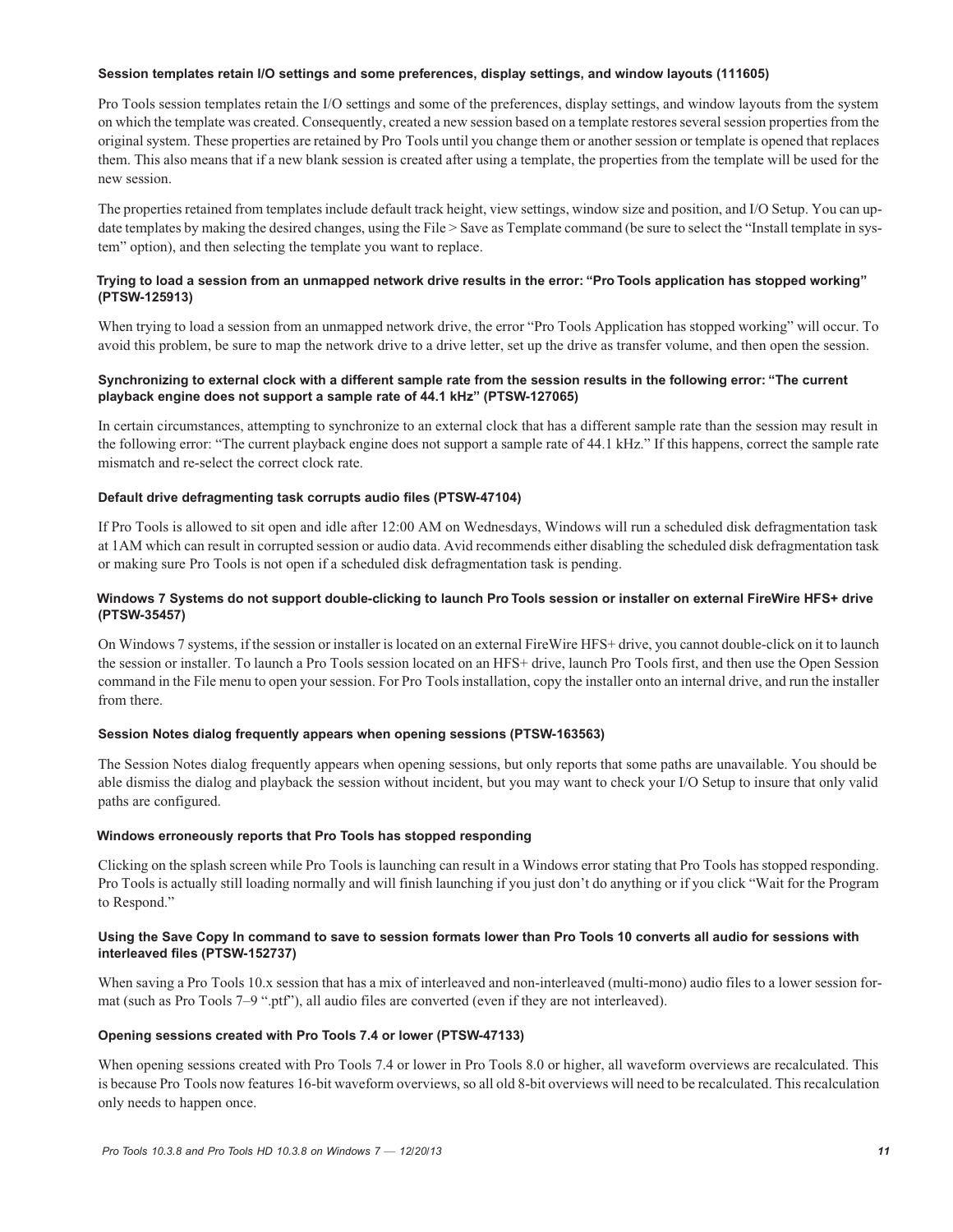#### **Automation is replaced instead of overlaid when using Adjust Session Start Time to Match Source Start Time when importing session data (PTSW-149273)**

Automation can sometimes be replaced instead of overlaid when using Adjust Session Start Time to Match Source Start Time when importing session data. This issue may occur if the source session start time (of the session being imported) is earlier than the current session start time. This issue can be avoided if you instead import the session data from the session with the later start time into the session with the earlier start time. You must also not enable the Adjust Session Start Time to Match Source Start Time option, and select Maintain Absolute when prompted.

#### **Waveform overviews disappear after editing metadata from the Workspace browser (PTSW-153258)**

If you edit metadata from the Workspace browser, audio waveform overviews may disappear from the Edit window. If this occurs, recalculate the waveforms or close and reopen the session. To avoid this issue, edit metadata from the Project browser instead of the Workspace browser.

#### **Start+L launches the Switch Admin User prompt instead of nudging cursor to the left (PTSW-17100)**

Start+L Key launches the Switch Admin User prompt instead of nudging the cursor to the left. As a workaround, enable Keyboard Focus (A...Z) and use the L key.

#### **CPU Usage Limit may be reached when Error Suppression is enabled (PTSW-50339)**

When enabling Error Suppression at CPU Usage Limit 85% or higher, it may be possible to overload your computer to a point at which it is no longer recoverable. To avoid this state, keep your CPU Usage Limit set to 80% or lower when Error Suppression is enabled.

#### **Screen redraw may slow down at higher CPU Usage Limit settings when RTAS Error Suppression is on (PTSW-50069)**

In some cases, you may experience a slowdown in screen redraw or background CPU tasks when RTAS Error Suppression is engaged and the CPU Usage Limit is set to 85 percent or above. If you encounter this behavior while using RTAS Error Suppression, open the Playback Engine Dialog and lower the CPU Usage Limit by 5 to 10 percent.

#### **Scrubbing audio is offset by the overall system delay when Automatic Delay Compensation is enabled (PTSW-150138)**

With Automation Delay Compensation enabled, when scrubbing audio the output is offset by the overall system delay (displayed in the Session Setup Window). Large system delays cause a noticeable offset. To avoid this issue, you can disable Automatic Delay Compensation when you want to scrub audio for editing.

#### **DestructivePunch may not behave correctly when using Automatic Delay Compensation (PTSW-157282)**

When using the Maximum amount of Delay Compensation, DestructivePunch may not behave correctly. To avoid this issue, do not use DestructivePunch with system delays over 4,096 samples at 48 kHz, 8,192 samples at 96 kHz, or 16,384 samples at 192 kHz.

#### **Audio clips on tick-based tracks do not play at the correct tempo after opening a Reason song with a different tempo (PTSW-34086)**

Audio clips on tick-based tracks do not play at the correct tempo after opening a Reason song with a tempo that is different from the one in your session. To correct this, make any tempo change via the Conductor track or the Manual Tempo input and the clips will play back correctly.

#### **–9128 or –6031 DAE errors when using Sibelius 7 as a ReWire client with Pro Tools (PTSW-148554 and PTSW-149809)**

If you encounter –9128 or –6031 DAE Errors when using Sibelius 7 as a ReWire client with Pro Tools, try increasing the Hardware Buffer Size to 1024 samples in the Pro Tools Playback Engine (Setup > Playback Engine).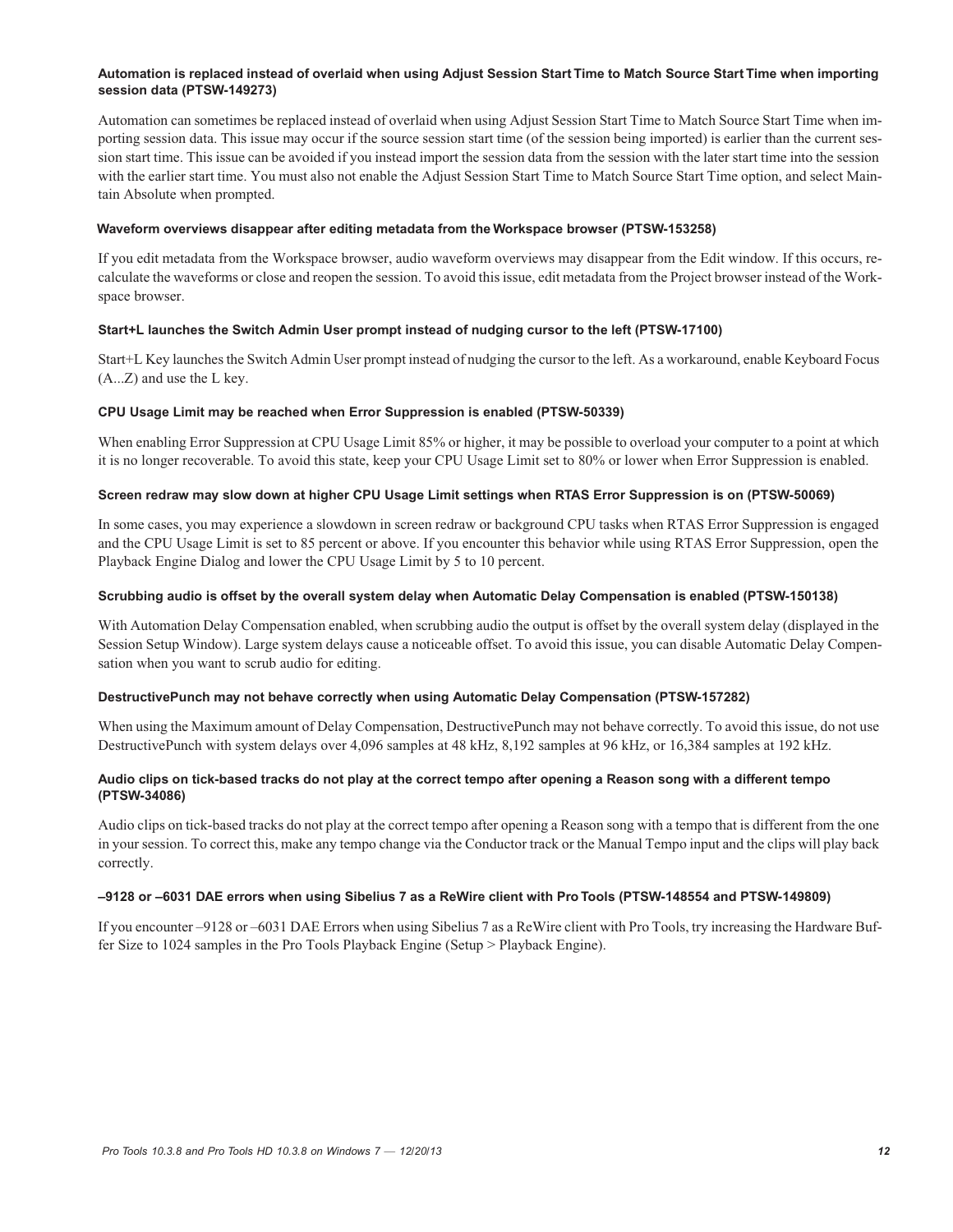#### **Cannot run Reason or Record as ReWire clients if they have not first been launched and set up as a standalone application (PTSW-133070)**

Reason and Record need to be launched and setup as a stand-alone applications before running them as a ReWire clients with Pro Tools. Do the following:

- Launch Reason or Record in stand-alone mode and follow the on-screen instructions.
- Quit Reason or Record.
- Launch Pro Tools and insert Reason or Record as a ReWire plug-in on an audio, Auxiliary Input, or Instrument track.

#### **Scrub does not work when Input Only monitor mode Is active and a track Is record-enabled (59380)**

When Input Only Monitor mode is active and another track is record enabled, tracks will not scrub.

#### **When importing audio from a network share, "file is unreadable" or other errors occur (PTSW-149570)**

When importing an audio file from a network share using the Import Audio dialog or a direct shortcut to the share, Pro Tools may display an error such as "The audio file is unreadable by Pro Tools" or "The mp3 cannot be imported because Quicktime is not installed," even though QuickTime is installed on the system. If this occurs, map a drive letter to the network share and use the drive letter in the Import Audio dialog to navigate to the audio file.

#### **Importing MP3 or MP4 files without QuickTime installed (PTSW-61863)**

If Pro Tools has been run on a system on which QuickTime was not present, but then QuickTime is installed later, there is the possibility that Pro Tools has indexed QuickTime files as "Unknown." These files will remain as unknown even after QuickTime has been installed. If this occurs, either delete DigiBase Database files and try again, or navigate in the browser to any "Unknown" QT file and select "Update Database for Selected."

Conversely, if Pro Tools has been run on a system with QuickTime present, but then QuickTime is uninstalled, there is the possibility that QuickTime files have been indexed as known audio file types that can no longer be understood by Pro Tools since QuickTime is now absent. If this occurs, delete all database files and try again.

#### **Pro Tools is not compatible with surround audio in QuickTime movies (67350, 67351, 67353)**

QuickTime 7 introduced the ability for QuickTime movies to have surround audio. Currently, Pro Tools is not compatible with Quick-Time movies that have more than two channels of audio. Pro Tools cannot import from, or bounce to, multi-channel QuickTime movies. Also, the audio in multi-channel QuickTime movies is not recognized in the Workspace browser.

#### **Some QuickTime audio formats cannot be imported (58792, 73064)**

The audio from QuickTime movies with Apple Lossless or AMR audio compression cannot be imported into Pro Tools. Use QuickTime Pro or another application to convert the audio to another format prior to import.

#### **Apple lossless codec is not supported for Bounce to QuickTime Movie (75224)**

Pro Tools 7.3 and higher does not support the Apple Lossless audio codec. Choosing it from the Bounce to QuickTime Movie Audio Compression dialog will result in a movie without usable audio.

#### **Bounce window appears to freeze during Bounce to Disk (PTSW-132540)**

With some Pro Tools audio interfaces (such as Eleven Rack) and some M-Audio devices (such as Fast Track Pro), the Bounce window appears to freeze during Bounce. While the window appears to not be working, but in fact the Bounce will complete successfully if you allow it enough time to finish. To avoid this issue entirely, make sure that your audio interface is not selected as the default output device in the Windows control panel.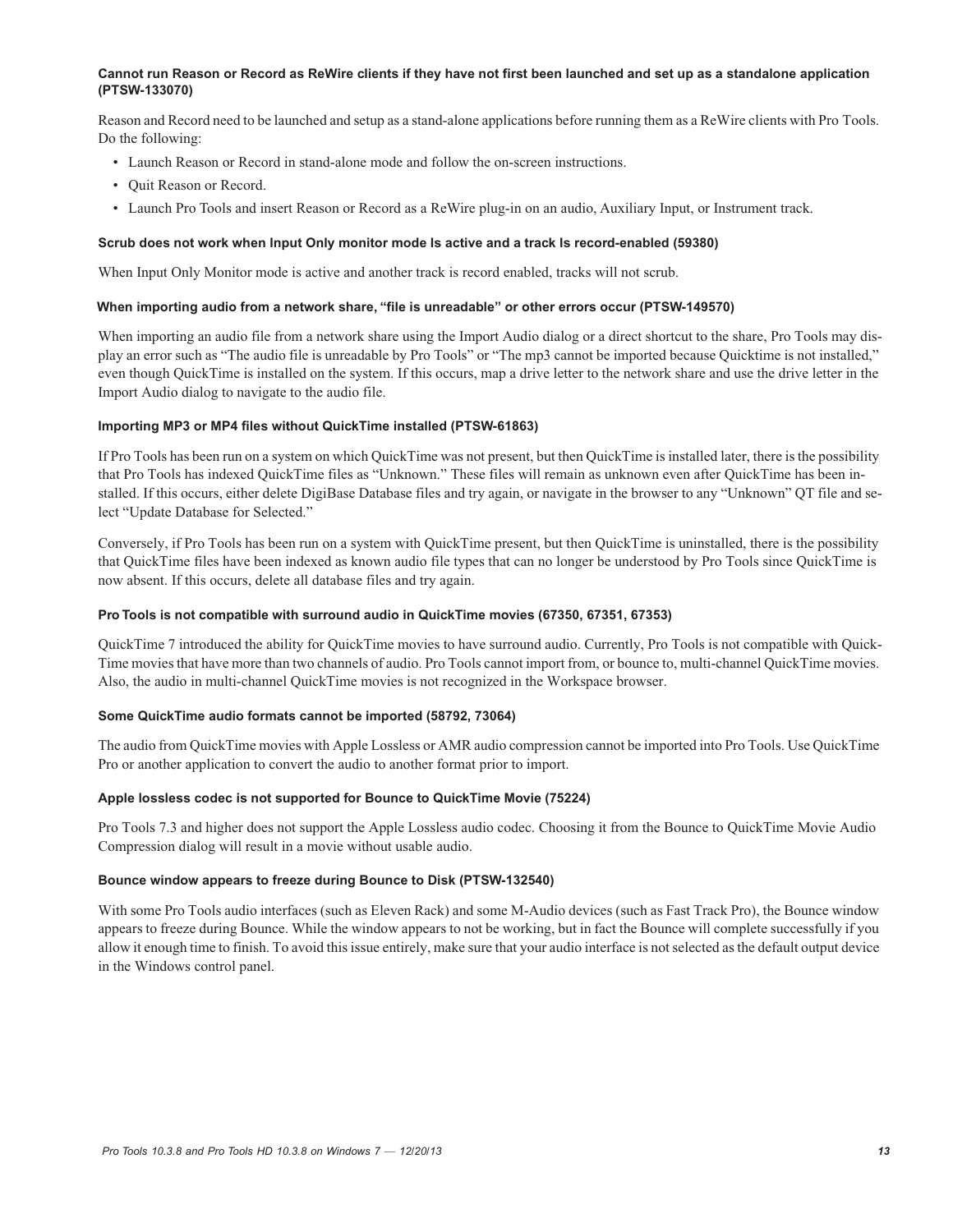#### **Issues with Kensington mouse and drivers**

The following may occur when using a Kensington mouse with Pro Tools:

- Alt key sticks when Zooming (61823)
- Stuck Shift Key (62376)
- Stuck Control Key (61830, 62066, 61980, 61988, 62348, and 62559).

To clear stuck keys, press them again. If problems continue, try removing the Kensington drivers.

#### **Accessing Playback Engine after opening a recovered session (54319)**

A recovered session from the "Session File Backups" folder must first be saved with a new session name before it is possible to access the Playback Engine dialog.

#### **Error message "Could Not Complete Your Request because the System Cannot Find the File Specified (2)" (50454 and #50457)**

This message can appear while logged into a non-administrative account and doing either of the following:

- Performing destructive AudioSuite processing
- Locking files in the Workspace browser

This is possibly because the audio file has read-only permissions. In order to correct this, you must be able to log into an administrative account in Windows and change the permissions of the audio file so you have full read and write access to the audio file. If you do not have administrative access of the computer, then you must either contact the administrator of the computer to resolve this problem, or use the File > Save Copy In command to create a copy of the session with all of its audio files.

#### **Recalculating overviews while logged into a non-administrative account (50537)**

Recalculating overviews of audio files while logged into a Non Administrative account may cause the following error in the Task window in Pro Tools: "Access denied. (5)." This is probably caused by the audio files having read-only permissions.

In order to correct this, you must be able to log into an administrative account in Windows and change the permissions of the audio file so you have full access to the audio file. If you do not have administrative access of the computer, then you must either contact the administrator of the computer to resolve this problem, or use the File > Save Copy In command to create a copy of the session with all of its audio files.

#### **Performing commands that require saving a session on a non-administrative account (53335)**

When logged in as non-administrative user, and opening a session which was copied from CD-ROM (or external hard drive) onto the system, executing any command which causes Pro Tools to save the session will cause the Access to be denied. To resolve this problem, first save the session using File > Save As or File > Save Copy In.

#### **Groove Templates (43997)**

Pro Tools will be unable to retrieve custom Groove Templates that are saved in an incorrect directory. Groove Templates should be saved only within the "Grooves" folder.

#### **Clip Groups can be dragged to tracks in Playlist view even though Clip Groups are not supported in Playlist view (PTSW-152707)**

It is possible to drag a clip group to a track in Playlist view even though clip groups are not supported in Playlist view. Normally, when switching to Playlist view from another track view, any clip groups on that track are automatically ungrouped. While clip groups dragged to tracks in Playlist view may appear to work properly, it is recommended that you ungroup them while in Playlist view to ensure proper behavior.

#### **Importing tracks with Import Session Data clears the Undo queue (51775)**

It is documented in the Pro Tools Reference Guide that importing tracks through Import Session Data clears the Undo queue. More specifically, the Undo queue gets cleared when Main Playlist Option is set to "Import - Replace existing playlists." The Undo queue does not get cleared if the option is set to "Import - Overlay new on existing playlists" or "Do Not Import."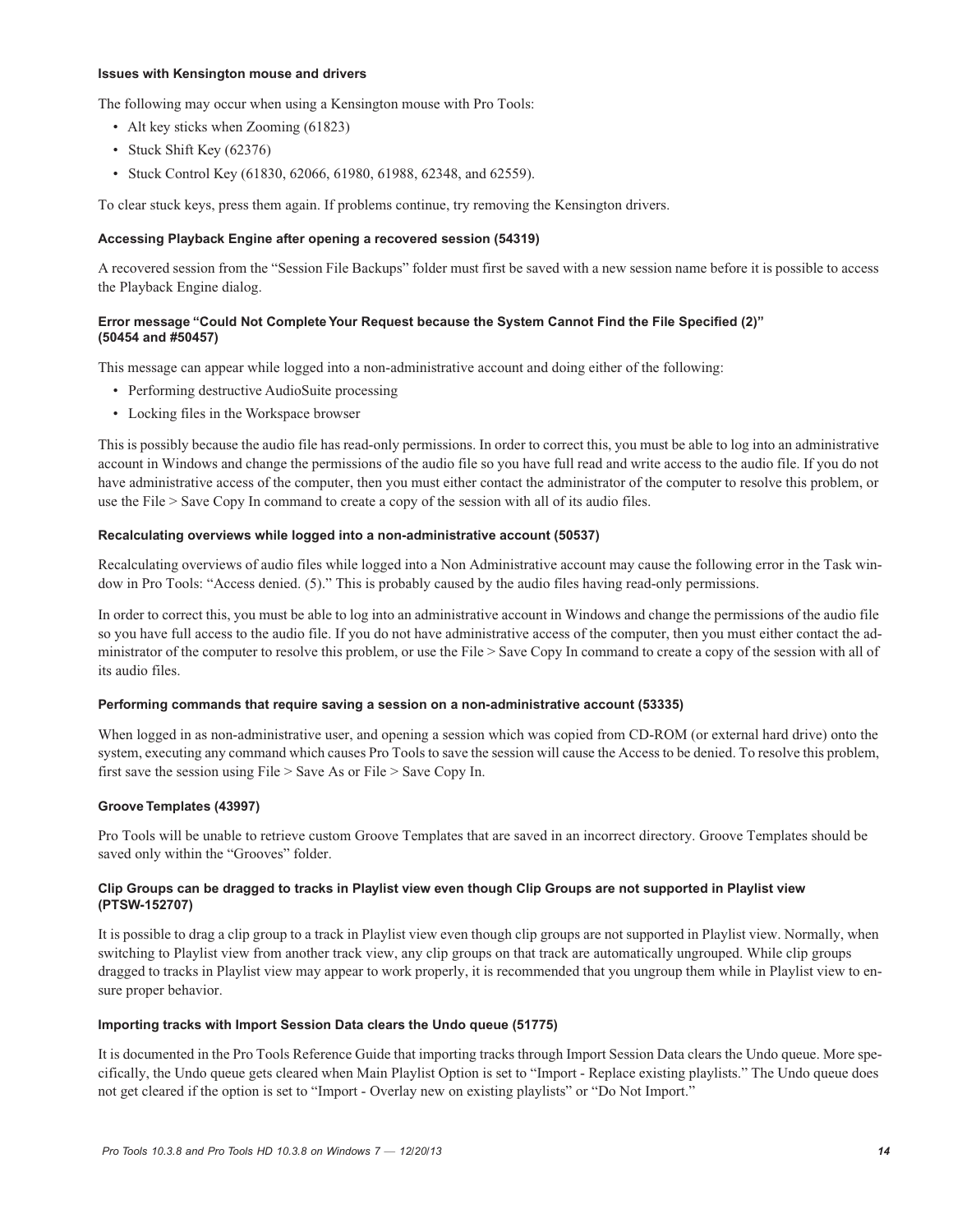#### **Intermittent Shuttle Lock commands ignored (47155)**

Shuttle Lock commands are occasionally ignored. Click once on the Transport pop-up and the functionality will return.

#### **Automation window update when writing automation (PTSW-46747)**

When writing automation on Volume, Pan, and so on, the corresponding buttons in the Automation window provide no indication that automation on the related control is being written. You will need to observe the automation buttons on tracks in Mix or Edit windows to see an indication that automation is being written.

#### **With the Pro Tools Web browser, links to external sites do not work as expected (PTSW-145325)**

In the Pro Tools Web browser, navigating to external sites using links from Avid web pages (such as links to social networks like Facebook and LinkedIn) may not work as expected. For the sake of security, the Pro Tools Web browser is restricted to avid.com pages. If you want to browse sites other than avid.com, or share avid.com pages with friends, use the Launch Page in External Browser feature to view the page in your default Web browser and navigate from there.

#### **If you connect to Gobbler successfully, then quit Gobbler, Pro Tools continues to show connection to Gobbler (PTSW-175495)**

If you connect to Gobbler while Pro Tools is running, and then quit Gobbler while Pro Tools is still running, Pro Tools does not recognize that you have quit Gobbler. If you quit Gobbler while Pro Tools is running, you will have to launch the Gobbler application independently of Pro Tools.

#### **If you sign into Gobbler after launching Pro Tools, it may be necessary to retry the connection to Gobbler (PTSW-174742, PTSW-175516)**

If you launch and sign into Gobbler after you have already launched Pro Tools, when you try to connect to Gobbler (by choosing the Setup > Connect to Gobbler or File > Send To > Gobbler commands, or by using the Share With Gobbler option in the Bounce To Disk or Export Selected dialogs), you may need to click Connect more than once to make the connection to Gobbler. To avoid this issue, launch and sign into Gobbler before launching Pro Tools.

## Pro Tools|HDX Systems

#### **Pro Tools does not play back when an invalid sync source is selected on SYNC HD (Word Clock or AES/EBU) (PTSW-156651)**

When attempting to initiate playback, playback will fail if a SYNC HD is connected to an HDX card and an Avid audio interface with no connections to either the word clock or AES/EBU ports. Ensure that the clock is set to a working clock source to resolve this issue.

#### **In Avid DigiTest, the reported slot number may not correspond to the physical slot number in the computer (PTSW-155373)**

In Avid DigiTest, the slot number reported for Avid HDX cards starts from 0 on up. For example, "Slot 1" does not necessarily correlate to the first physical slot in the machine. If you have an Avid HDX card that is having problems, match the Serial Number ID on the back of the card with the Serial Number ID displayed on the Slot Info page in Avid DigiTest.

#### **Audio stops in certain circumstances with multi-card Pro Tools|HDX systems (PTSW-158701 and PTSW-157600)**

Signal routing issues are known to occur with Pro Tools|HDX systems on HP Z800 Workstations. To resolve these issues, run HP Performance Advisor software after installing Pro Tools, and load the Avid optimized settings.

#### **Corrupted audio when bus recording (signal inverts every 8 samples) (PTSW-158063)**

HP Z800 workstations can drop samples while recording when an HDX card is present in PCIe Slot #3 (connected to the Southbridge). This recording problem is resolved by updating the HP Z800 to the latest BIOS (3.54). Use the HP Performance advisor to update your machine before or after installing your Avid HDX card(s).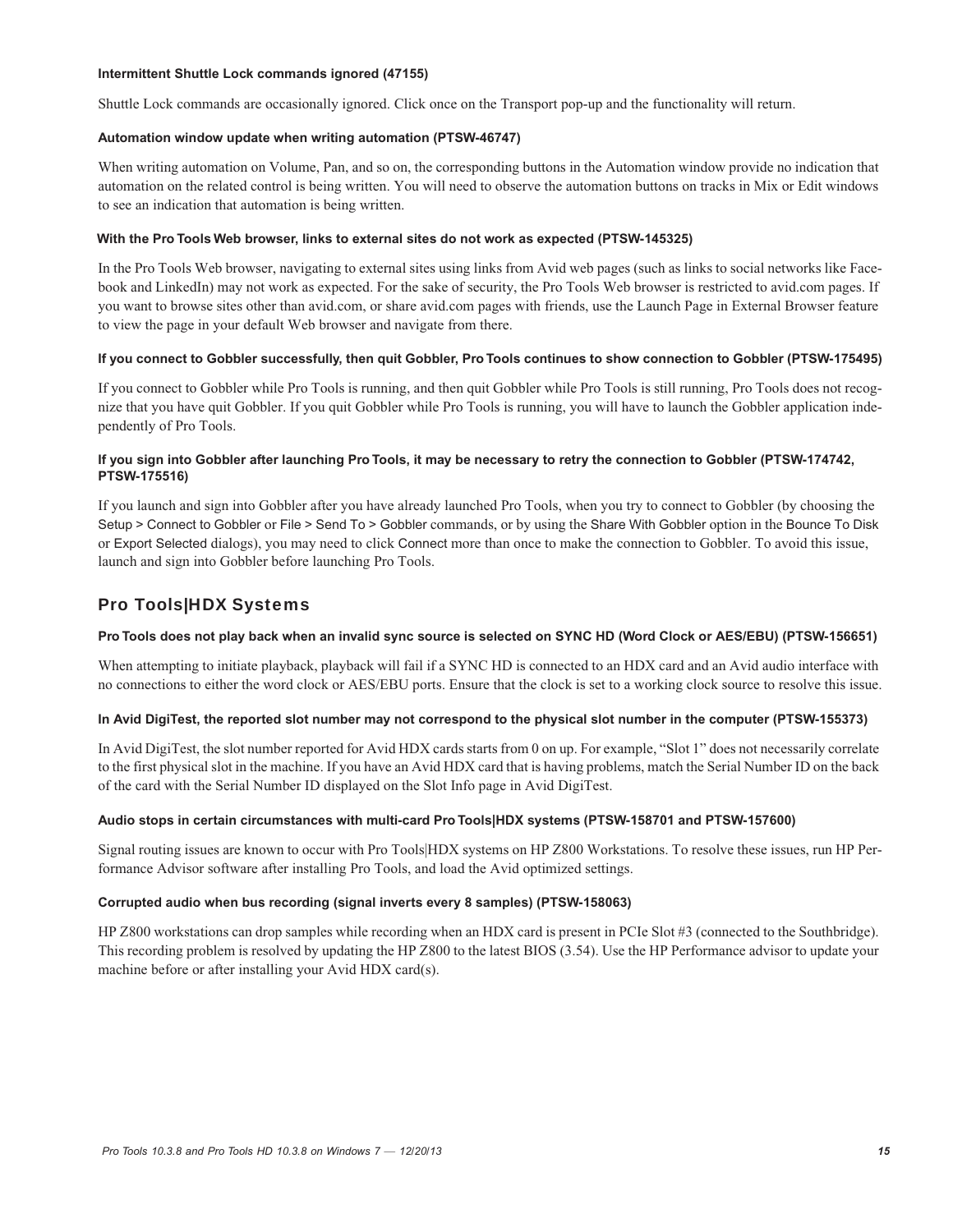## Pro Tools|HD Systems

#### **Unable to open sessions created with Pro Tools 7.4 or lower that use the maximum available DSP in Pro Tools 10.x (111490)**

Since the surround mixer plug-in is installed by default with Pro Tools 10.x, some stereo sessions that use mono output paths may use a different DSP allocation than in Pro Tools 7.4 and lower. Older sessions that use mono output paths and use all of the available DSP and may not open in Pro Tools 8.0 or higher. The workaround is to remove the surround mixer plug-in from the "Plug-Ins" folder and move it to the "Plug-ins (Unused)" folder so Pro Tools does not use the surround mixer to build your mixer. This should make the necessary DSP available to open the session.

## HD Native Systems

#### **Audible pops and clicks when changing buffer sizes (PTSW-125715)**

Pops and clicks may occur when changing the Hardware Buffer Size (H/W Buffer Size) in the Playback Engine dialog while monitoring live audio through HD Native hardware. Avid recommends not changing the Hardware Buffer Size while monitoring live audio to avoid this problem. If you must change the Hardware Buffer Size while monitoring live audio, be sure to lower the monitoring volume to avoid any possible damage to your speakers.

## I/O Setup

#### **I/O Setup files can be saved with illegal characters when Enforce Mac/PC Compatibility option is not enabled (60730)**

When importing I/O Setup files (.pio files) from Mac sessions that were not saved with the Enable Mac/PC Compatibility option enabled, files that have illegal characters are not converted successfully—illegal characters do not get replaced with an underscore.

#### **Master Faders assigned to mapped output busses function only on that specific bus, not for the output channel as a whole (PTSW-127517)**

Because a Master Fader works on a bus, not on an output path or output channel, there may be certain configurations in which the level sent to the physical I/O is not reflected on any meters in the Pro Tools application. If the configuration includes overlapping output paths or has multiple busses assigned to a single output path, the overall signal level from these combined sources (including any clipping indication) will only be displayed on the interface itself. You can avoid using multiple output paths or output busses simultaneously by routing your sources to a single mapped output bus and assign a Master Fader to that.

#### **Overlapping outputs are not supported for AFL/PFL (PTSW-128167)**

While Pro Tools I/O Setup lets you select overlapping outputs for AFL/PFL monitoring, overlapping outputs are not supported for AFL/PFL monitoring. For example, if paths A 3–4 overlap the main path A 1–2, even though you can select paths A 3–4 for AFL/PFL monitoring, you won't hear anything when monitoring AFL/PFL on paths A 3–4. You can avoid this problem by using non-overlapping paths for AFL/PFL monitoring.

## File and Disk Management

#### **Auto-saving with external hard drives that have little free space can result in data loss (PTSW-32369)**

When recording to hard drives that do not have much free space available and when the Auto-Save preference is turned on, it is possible to completely fill your record drives, and cause data loss. While this occurrence is rare, it can also result in external drives that will fall offline and not be able to used on the Windows system. It is recommend that you do not allow your record drives to become completely full, and that you manually back up your projects on a regular basis.

#### **Pro Tools unable to relink to audio files and fade files that have illegal characters when Enforce Mac/PC Compatibility is not enabled (PTSW-57355)**

A Pro Tools session is unable to relink to audio files and fades that have illegal characters if the session was copied without the Enable Mac/PC Compatibility option enabled. The workaround is to open the DigiBase Project Browser and manually relink each file by Unique ID.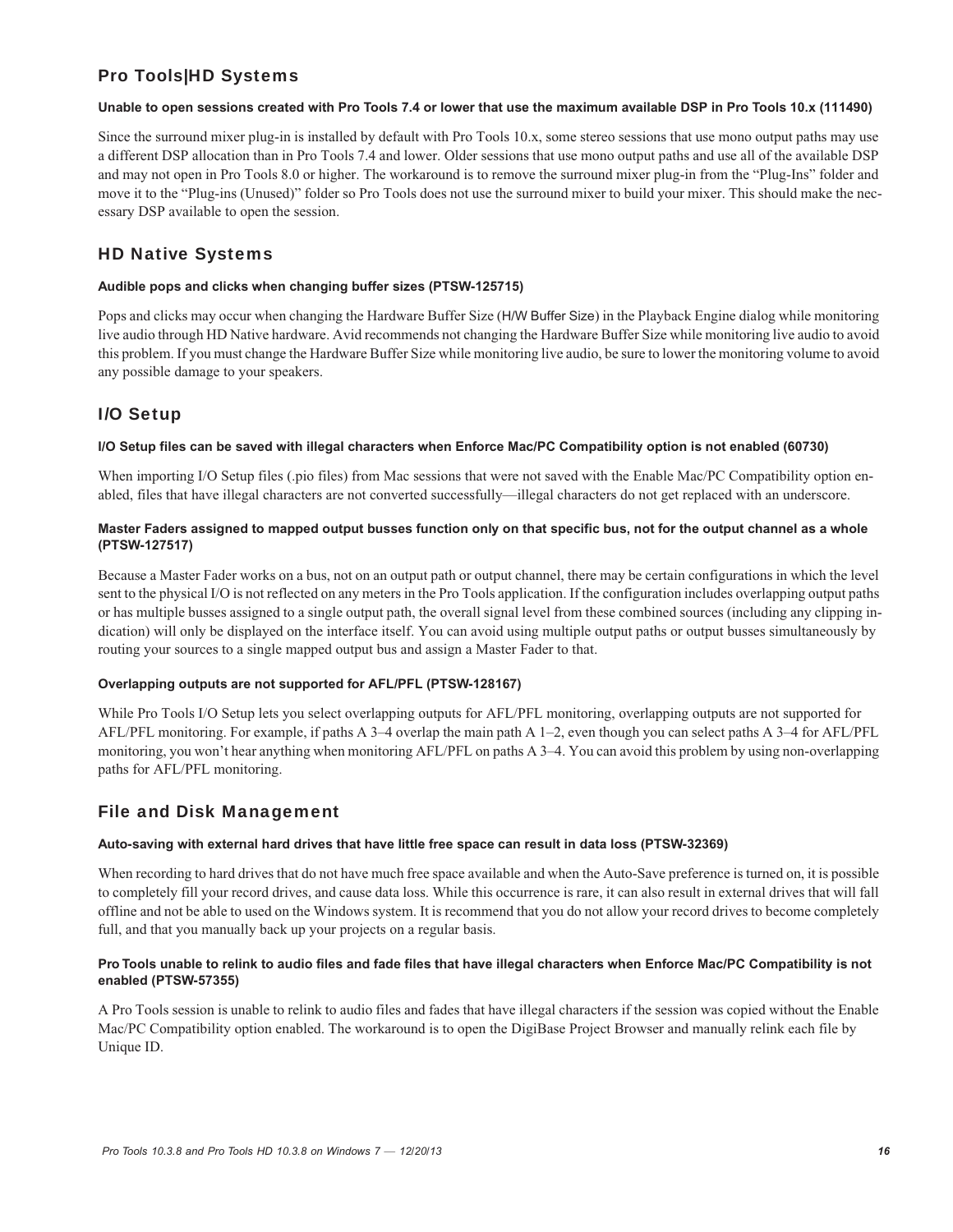#### **Exporting interleaved BWF files from Pro Tools 10 and importing into Pro Tools 9.0.x and lower may cause Pro Tools to quit unexpectedly (PTSW-151579)**

When exporting any greater-than-stereo multichannel interleaved WAV (BWF) files other than 5.1 from Pro Tools 10 and then importing them into Pro Tools 9.x or lower, Pro Tools quits unexpectedly. To avoid this problem, export audio files for import into lower versions of Pro Tools in another file format (such as AIFF or multi-mono).

#### **Unable to open Mac sessions from Workspace if title's illegal characters were converted to underscore symbols (60243)**

You will not be able to open a Mac session from the Workspace if the session name contains illegal characters that were converted to underscores. The workaround is to open the session using the File > Open command.

#### **Missing files when opening a session that was saved using Save Copy In with Preserve Folder Hierarchy option (74454)**

The Preserve Folder Hierarchy feature is designed so that sessions with media split between multiple volumes can be easily moved between systems while retaining folder hierarchy. In order for media files to be automatically found, manually copy or create a folder at the root level of each volume with the session name that contains the Audio Files or Video Files folder. Or, manually relink to the missing files at their current location.

#### **Multiple files with the same name do not relink properly when Save Copy In command is used with Preserve Folder Hierarchy option (79868)**

When saving a session copy with Preserve Folder Hierarchy checked, files with the same name may not relink properly when using Manual Relink. When opening the session copy, use Automatically Relink to locate the correct files. If the session has already been opened using Manual Relink and some files are still offline, select Relink Offline in the Project Browser to manually relink the remaining files.

#### **System crash on startup with Mac-formatted FireWire drives (45288)**

After installing MacDrive, mount Mac formatted FireWire drives only after Windows has finished starting up. Starting up with FireWire drives powered on after installing MacDrive causes a system crash.

#### **Disk management when using Mac-formatted drives (45459)**

You must disable the MacDrive service in order to convert or re-format an HFS+ FireWire drive to NTFS format.

#### **Loss of sharing information when unmounting drive from Pro Tools Workspace (46273)**

Information relevant to the Shared Folders and Permissions for a given drive, or the folders within it, is lost when a drive is unmounted from within a Pro Tools workspace.

#### **Sluggish performance when a mapped network drive becomes unavailable (44420)**

When using Pro Tools, make sure all mapped networks are present and available. If your computer is mapped to a network drive that becomes unavailable, Pro Tools may become sluggish.

#### **Missing files when opening a session created by a lower version of Pro Tools (37572)**

When opening some sessions created by a lower version of Pro Tools, some files may be missing. You should be able to relink these files in the Relink window by Name and Duration. In some cases Match Format may not result in found links.

#### **"Access Violation" on playback of read-only sessions**

Pressing play in a session recently restored from CD-ROM may result in a dialog stating "Access Violation." This happens if the session (and its audio files) are marked with the Read-Only flag. If you do not know how to remove the Read-Only flag from your files, please consult Windows Help.

#### **Unable to create a session when navigating through the Windows 7 Libraries directory (PTSW-133266)**

When creating a session in Pro Tools, if you navigate to the location where you want to save the session through the Windows 7 Libraries directory path, you will be unable to create the session. To avoid this problem, navigate to the location where you want to save the session through another directory path, such as Drive:\Users\User Name\My Documents\... .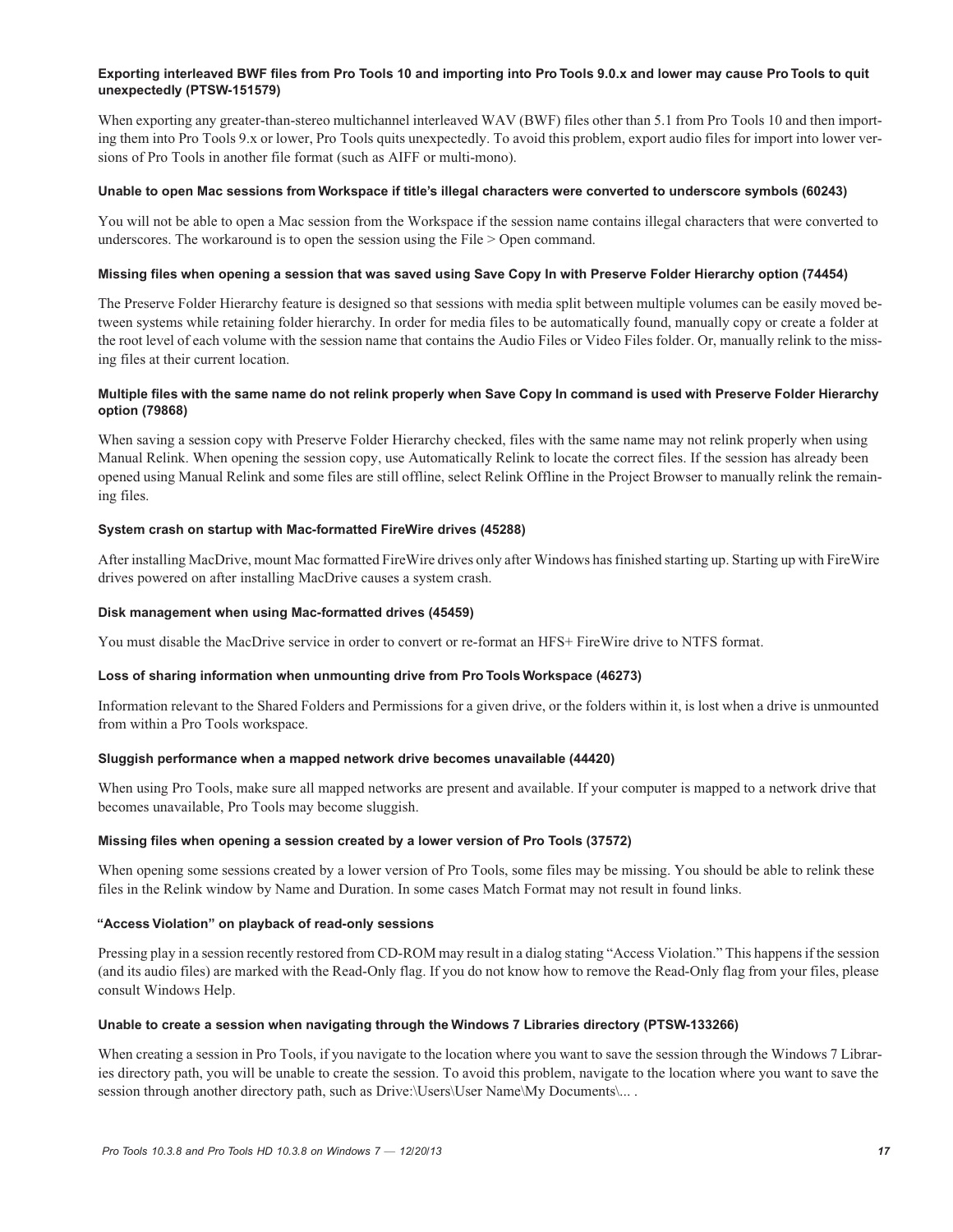## Elastic Audio

#### **When opening legacy sessions (Pro Tools 9 and lower) in Pro Tools 10, any rendered Elastic Audio clips are automatically rerendered (PTSW-139989)**

Rendered Elastic Audio clips created in legacy sessions need to be re-rendered for use in Pro Tools 10. Re-render of these files occurs automatically when the session is opened in Pro Tools 10.

#### **Fades on Elastic Audio-enabled tracks may not regenerate when opening sessions created with Pro Tools 10 in Pro Tools 9.0.x (PTSW-152949)**

When saving a copy of a Pro Tools 10 session to  $v7-v9$  and opening the copy in Pro Tools 9.x, some fades might not be regenerated even if you select the option to re-generate fades without searching. If this happens, closing and re-opening the session causes the missing fades to regenerate.

#### **Changes to Elastic Audio algorithms in Pro Tools 8.0 (109141)**

Several changes have been made to Elastic Audio signal processing in Pro Tools 8.0. In some cases, you may notice improvements with timing accuracy of events when time warping audio using the Polyphonic algorithm. In other cases, you may notice sustained low frequency content sounds smoother when time stretching using the Rhythmic algorithm. The X-Form algorithm was upgraded as well, and exhibits better pitch coherency on certain polyphonic audio sources. While the aim was to improve sonic performance, it is important to note that sessions using Elastic Audio processing can sound different when played in Pro Tools 8.0 than the same sessions did in Pro Tools 7.4. To reproduce Elastic Audio processing identical to Pro Tools 7.4, you can replace Elastic Audio version 8.0 with version 7.4 and commit your audio tracks if necessary. Note that version 7.4 does not support Elastic Pitch.

#### **Change between Pro Tools 7.4 and 8.0 in how Transient and Warp markers affect sound quality (PTSW-20012)**

Both the Polyphonic and Rhythmic Elastic Audio algorithms rely on transient analysis to achieve optimal fidelity and timing accuracy. Reducing event sensitivity, and consequentially removing Analysis or Warp markers, may adversely affect the sound quality and timing of elastic clips. Conversely, an overabundance of Analysis markers or Warp markers, can also adversely affect sound quality. For best results, make sure that Analysis markers are reasonably correct vis a vis the musical events in an audio clip. Note that to achieve the highest sound quality, the Polyphonic algorithm in Pro Tools 8.0 and higher is more reliant upon Analysis markers than in Pro Tools 7.4.

#### **Unusual audio "warble" with Polyphonic Elastic Audio (103038 and #108845)**

In some cases, some audio that is being processed with the Polyphonic Elastic Audio algorithm may sound "warbly." If this occurs, try adjusting the Window Length control in the Polyphonic Elastic Audio Plug-in window until the warble goes away. If you are opening a session that previously used the default Window Length setting in Pro Tools 7.4.x, which was 30 ms, a recommended starting point would be 40 ms. 40 ms is also the new default parameter value for the Polyphonic Elastic Audio algorithm in Pro Tools 8.0.

#### **Real-Time Elastic Audio tracks do not show accurate waveforms (98343)**

When using Elastic Audio Real-Time Processing, Pro Tools displays the varispeed waveform in Waveform view no matter which algorithm you are using. This is done because all of the Elastic Audio processing is done in real-time and the waveform is a prediction of what it will sound like. Switching to Rendered mode will give you an actual representation of the audio as rendered by the algorithm you are using

#### **Maintaining phase coherency with Elastic Audio pitch processing (106002)**

When there is Elastic Audio Pitch processing enabled on a track, switching from Polyphonic, Rhythmic, or X-Form to Monophonic or Varispeed can disrupt phase coherency. To preserve phase coherency in this case, be sure to clear all Elastic Audio Pitch processing from the track before switching to the Monophonic or Varispeed algorithm.

#### **Certain audio files cannot be calculated or cleared of Elastic Analysis in Workspace browser (89026)**

There are some rare cases where a file will have a file suffix of a file format supported by Elastic Audio (either .WAV or .AIF), but the Pro Tools Workspace Browser will not allow calculation or clearing of elastic analysis. The browser menu items Calculate Elastic Analysis and Clear Elastic Analysis will be greyed out. In these cases, the file may actually be in a non-supported format. To check the file's format, look at the Format column in the Workspace browser. If a file format other than WAV or AIFF is shown (such as QuickTime), then the file cannot be calculated or cleared of elastic analysis. Note that these non-supported files can still be previewed in tempo, as well as elasticized once imported into a session.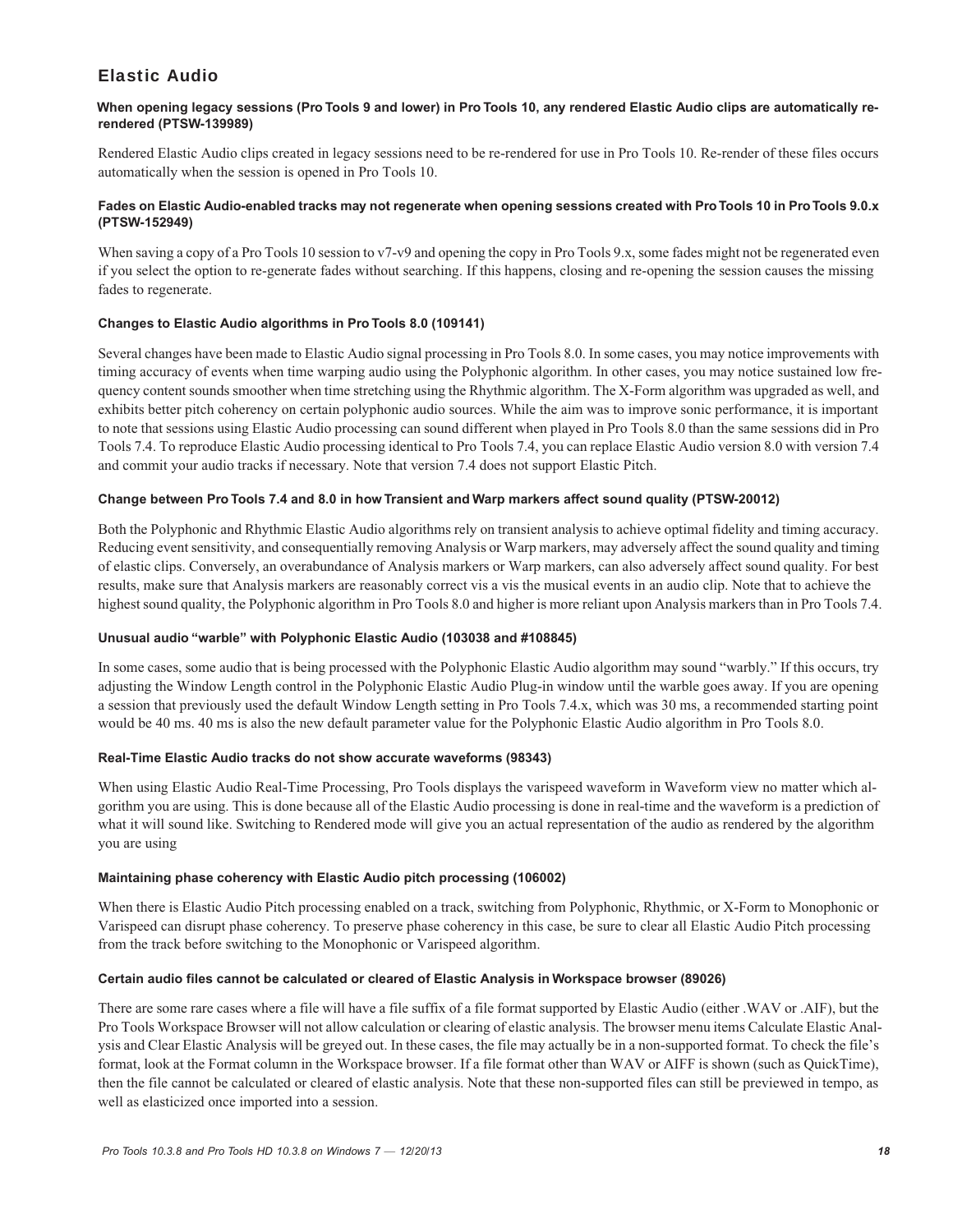#### **Drift in an audio file may occur when using Elastic Audio and the Monophonic or X-Form algorithms (96151)**

Drift in an audio clip may occur when using elastic audio depending on how much the clips is expanded or compressed when using the Monophonic or X-Form algorithms. If you are using elastic audio with material that contains transient information in it that you would like to keep from drifting, you should use the Polyphonic or Rhythmic algorithms.

#### **Tempo maps made from Bar|Beat marker generation in Beat Detective cause Clip Groups in Rendered mode to fall offline (97993)**

A tempo map made from Bar|Beat Marker Generation in Beat Detective will cause clip groups in Rendered mode to fall offline. The workaround is to make an edit to the offline clip and then toggle the Elastic Audio from rendered to real-time and then back to rendered.

#### **Default Input Gain preference is only for Elastic Audio imported at session tempo (96725)**

The Default Input Gain preference in the Elastic Audio section of the Processing Preferences page is for Elastic Audio Imported at Session Tempo only. This preference option will not function unless Preview in Context is enabled in Workspace, and/or "Drag and Drop from Desktop Conforms To Session Tempo" is enabled in the Processing Preferences page.

#### **Displayed timebase is incorrect after importing Elastic Audio tracks (111299)**

The incorrect timebase is displayed after importing Elastic Audio tracks to existing tracks with opposite timebase. You will need to manually select the correct timebase for the affected tracks.

#### **Elastic Audio clips on Playlist lanes are not rendered (111882)**

In Playlists View, any Elastic Audio clips on Playlist lanes are not rendered (waveform is "off-line") when changing the track's Elastic Audio processing from Real-Time to Rendered.

#### **Clip Groups containing Elastic Audio are not recognized as Elastic if the Clip Group itself has not had any Elastic functions applied (92770 and #97107)**

If a clip group contains Elastic Audio inside it, but no Elastic Audio operations have been performed on the outermost level of the clip group itself, then the clip group will not register as Elastic Audio. When used to create a new track, the track will not automatically be Elastic Audio–enabled, and the elastic audio inside the clip group will be rendered using the default Elastic Audio plug-in for the session. As a workaround, add a warp marker to the clip group to force it to register as an elastic clip. Or, create an Elastic Audio–enabled track first, then add the clip group to it.

#### **Cannot import Elastic Audio tracks with the Consolidate From Source Media option (96404)**

Use Copy from Source Media to import Elastic Audio tracks.

#### **Timing inaccuracy in audio files converted from CAF and MP3 with Preview In Context enabled (111064)**

Audio files converted from CAF and MP3 with Preview In Context enabled can cause timing inaccuracies (gaps in the audio and innerclip asynchronous transients issues). This is inherent with compressed file formats.

### MIDI

#### **Sibelius does not launch when using the Send to Sibelius command (PTSW-24193)**

When you first install any of the supported Sibelius packages (Sibelius, Sibelius First, or Sibelius Student), the Send to Sibelius command in Pro Tools will return a false error stating that Sibelius is not installed in the system. To avoid this problem, launch Sibelius manually and create a score document. This will only needs to be done once, after which the Send to Sibelius command should function properly.

#### **When using Import Session Data on a MIDI track with Real-Time Properties enabled and set to using diatonic transposition, transposition is based on the first key signature in the session only (PTSW-49297)**

When importing session data from a session that includes multiple key signatures and a MIDI or Instrument track with the "Transpose in Key" Real-Time property enabled, the transposition will be based only on the first key in the session. This can be corrected by toggling the Real-Time Properties off and on, at which point the diatonic transposition will be correct for each key.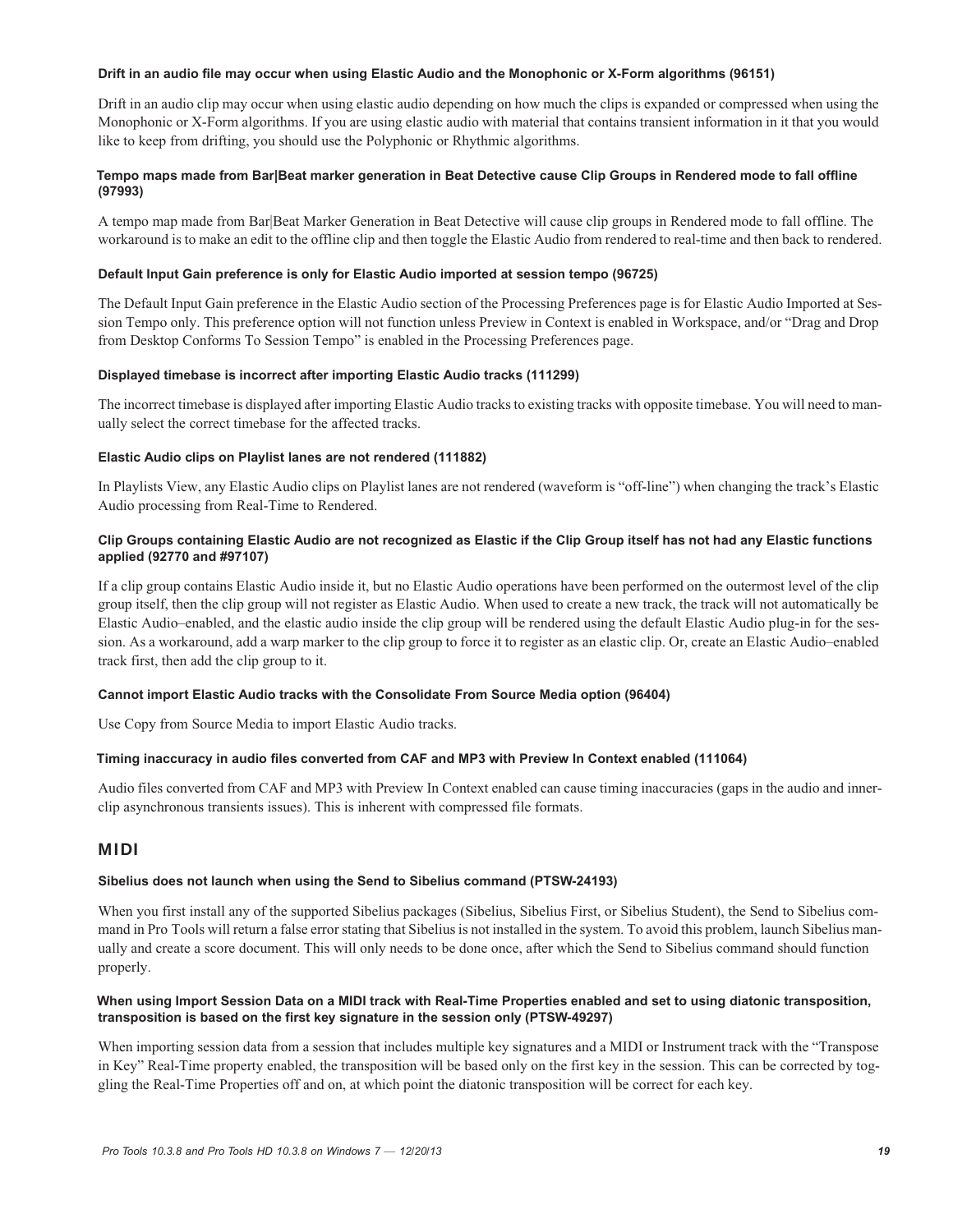#### **Record-enabled MIDI or Instrument tracks play out of time when punching in (98835)**

With Delay Compensation enabled, the underlying data on MIDI or Instrument tracks plays out of time when attempting to punch-in to a record-armed MIDI or Instrument) track.

#### **Unavailable MIDI input paths for MIDI and Instrument tracks are not indicated (PTSW-46839)**

The device or path name for MIDI Input on MIDI and Instrument tracks is not italicized and grayed out when opening a session on a system where the device or path are not actually present.

#### **MIDI Type 1 files exported from Pro Tools 7.x and higher do not import correctly into Pro Tools 6.x (PTSW-59835)**

MIDI Type 1 files (SMF 1) exported from Pro Tools 7.x and higher are not imported properly into Pro Tools T 6.x. MIDI tracks are created correctly, but the MIDI clips are not placed in playlists. Instead, they are inserted in the Clip List only. The workaround is to drag the MIDI clips into the playlists.

## Plug-Ins

*For known issues about specific plug-ins, see the Audio Plug-ins Read Me.*

#### **HD Pack, Massive Pack, Mbox Factory, and 003 Factory Plug-in bundle installers do not work on Pro Tools 10.x systems (PTSW-134351)**

If you install Pro Tools 10.x on a clean Pro Tools system, and then run HD Pack, Mbox Factory, or 003 Factory plug-in installers included with lower versions of Pro Tools (such as Pro Tools 8.0.4), they will not be able to install the bundled plug-ins as you might expect. Visit the Avid website (www.avid.com) to download the latest versions of corresponding installers included with the version of HD Pack, Massive Pack, Mbox Factory, or 003 Factory that you own. These installers have been updated to run on a Pro Tools 10.x system (as long as you have valid licences for each plug-in on your iLok).

#### **Sessions saved in Pro Tools 10.0 or 10.1 with unlinked multi-mono plug-ins may open with the wrong plug-ins inserted (PTSW-163664)**

In some situations, sessions saved in Pro Tools 10.0 through 10.1 will open incorrectly. Sessions saved with unlinked, multi-mono plugins may open with the wrong plug-in on the track Insert. To resolve this issue, open the session in Pro Tools 10.2 or higher, re-insert the correct plug-in configuration if necessary, and then save the session.

#### **Pro Tools quits on launch when loading plug-ins with Internet Explorer 8 and certain plug-ins installed (PTSW-3122)**

Certain plug-ins (such as AmpFarm, EchoFarm, and MDW EQ) use copy protection that conflicts with Internet Explorer 8. This can cause Pro Tools to quit unexpectedly when loading plug-ins on launch. Either uninstall Internet Explorer 8 or the specific conflicting plug-ins. You can also check for updated versions of plug-ins online.

#### **Pro Tools stops working when opening sessions using Waves v7 plug-ins (PTSW-134007)**

If Pro Tools stops working when opening sessions containing Waves v7 plug-ins, you may need to change the OS options for decimal and digit division.

#### **To change the OS options for decimal and digit division, do the following:**

- **1** Go to Start Menu > Control Panel.
- **2** Select Region and Language.
- **3** Select "Format" (or the first tab)
- **4** Click Additional Settings.
- **5** Make the following changes:
	- Decimal symbol: . (dot)
	- Digit grouping symbol: , (comma)
	- List separator: , (comma)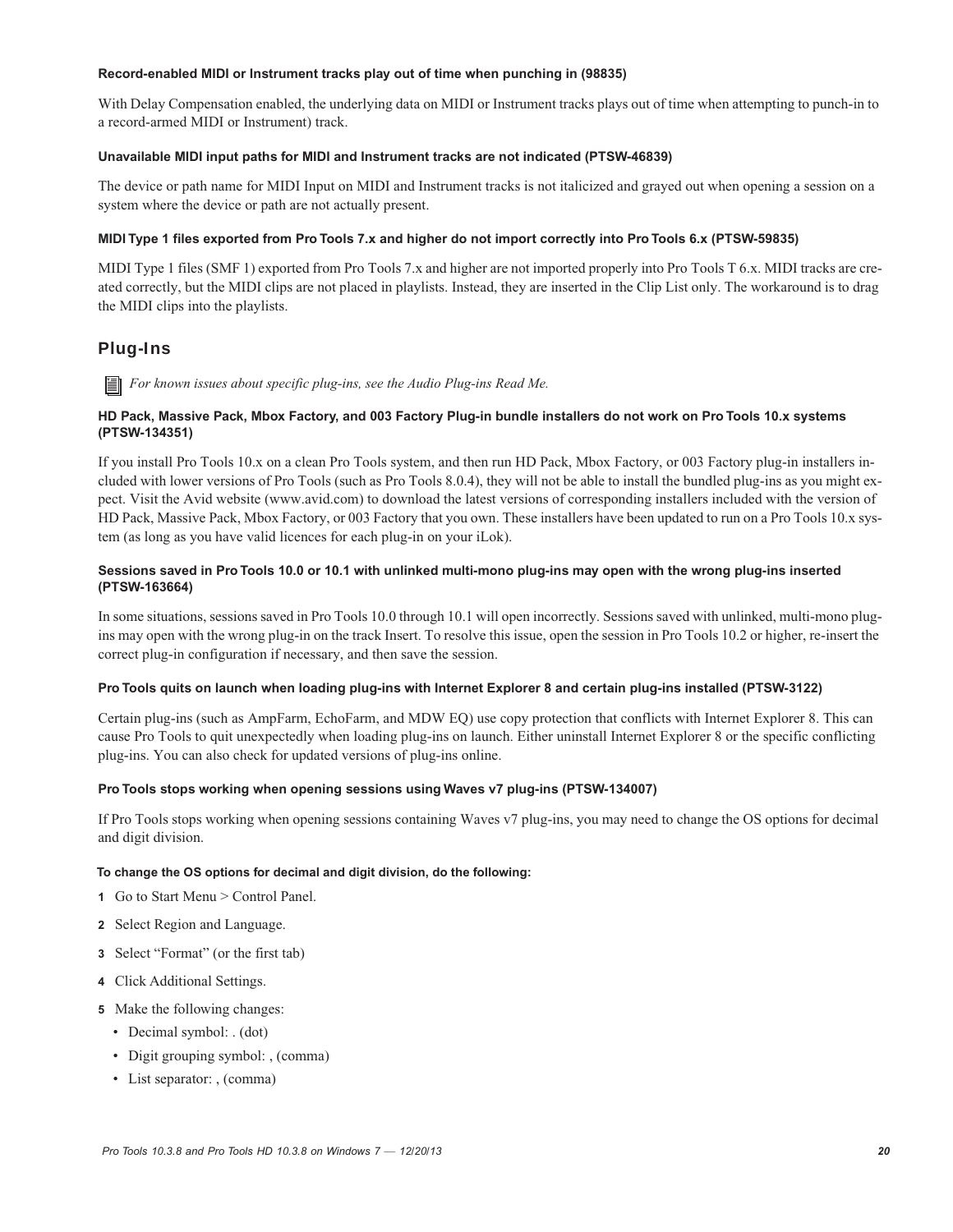#### **AudioSuite and Clip Groups (PTSW-57457)**

AudioSuite plug-ins handle clip groups in the Clip List slightly differently than audio files. With audio files, an AudioSuite process can be applied to all copies of a unique audio file which appear in your session by selecting your target as Clip List in the AudioSuite plugin window and selecting Use in Playlist. However, if your target is set to Clip List in the AudioSuite plug-in window while you have a clip group selected, Pro Tools does not recognize the clip group as processable audio and will present a No Audio was Selected error. This is because a clip group is not treated as audio until it is actually used in a track.

#### **To apply an AudioSuite process to all copies of a Clip Group in a session at once, do the following:**

- **1** Select the Clip Group to be processed.
- **2** From the Clip List menu, select Ungroup All. All elements of the group will remain selected.
- **3** Perform AudioSuite processing.
- **4** From the Clip List menu, select Regroup.
- **5** When prompted, select Modify to apply the AudioSuite Process to all copies of the Clip Group in the session, or Copy to apply it only to the selected Clip Group.

#### **Plug-in Find and Relink with file types not supported by Pro Tools (111704)**

Find and Relink will not be triggered by plug-ins in situations where plug-ins supporting Find and Relink are missing links to file types that are not natively supported by Pro Tools (such as REX files). To have full Plug-in Find and Relink support, the file types used in plug-ins must also be supported by Pro Tools.

#### **Software instrument does not emit sound when inserted on an Instrument track or Auxiliary Input (THP-157)**

Some software instruments will not emit sounds and will not play. If this occurs, manually assign a hardware input to the Instrument track or Auxiliary Input, and/or manually assign a MIDI output to the Instrument.

#### **MIDI outputs to some software synthesizer plug-ins are italicized in cross-platform sessions (54173)**

With some software synthesizers, MIDI output ports show up italicized when opening a session on a different computer platform than the session was created on until you re-assign the outputs.

#### **Pro Tools 9.0.2 or higher will not launch while loading Amp Farm plug-in (PTSW-135358)**

Pro Tools 9.0.2 or higher will not launch with Amp Farm 3.0 or lower installed. To avoid this situation, uninstall or manually remove the Amp Farm.dpm file from the Plug-Ins folder.

#### **Using the Pro Tools 9.0.5 uninstaller also uninstalls Structure (PTSW-151154)**

When using the Pro Tools 9.0.5 Uninstaller to uninstall Pro Tools 9.x, the Structure plug-in is also uninstalled from your computer. To avoid this issue, do not use the Pro Tools 9.0.5 uninstaller. Select "Program and Features" in the Windows 7 Control Panel and select Avid Pro Tools for uninstall. Choose "Pro Tools Only" or "Pro Tools and Avid HD driver" for the type of uninstall. Do not select the third uninstall option as that will also remove Structure. If you encounter this issue, you will need to reinstall Structure after you install Pro Tools 10.

#### **Expired demo plug-ins**

Using a demo plug-in whose trial period has ended may result in an "Illegal Instruction Attempted" error within Pro Tools. Removing the expired demo plug-ins from your Plug-ins folder will rectify the situation.

#### **PACE InterLok plug-in authorization lost in NTFS boot drives with long names**

If your system contains one or more drive(s) formatted with NTFS, and which have drive names longer than 11 characters, corruption of InterLok plug-in authorizations may occur. In order to remedy this issue before corruption can occur, rename NTFS volumes to drive names that are 11 characters or less before installing or launching Pro Tools. Should you attempt to launch Pro Tools with NTFS drives longer than 11 characters, a dialog should appear alerting you to this fact.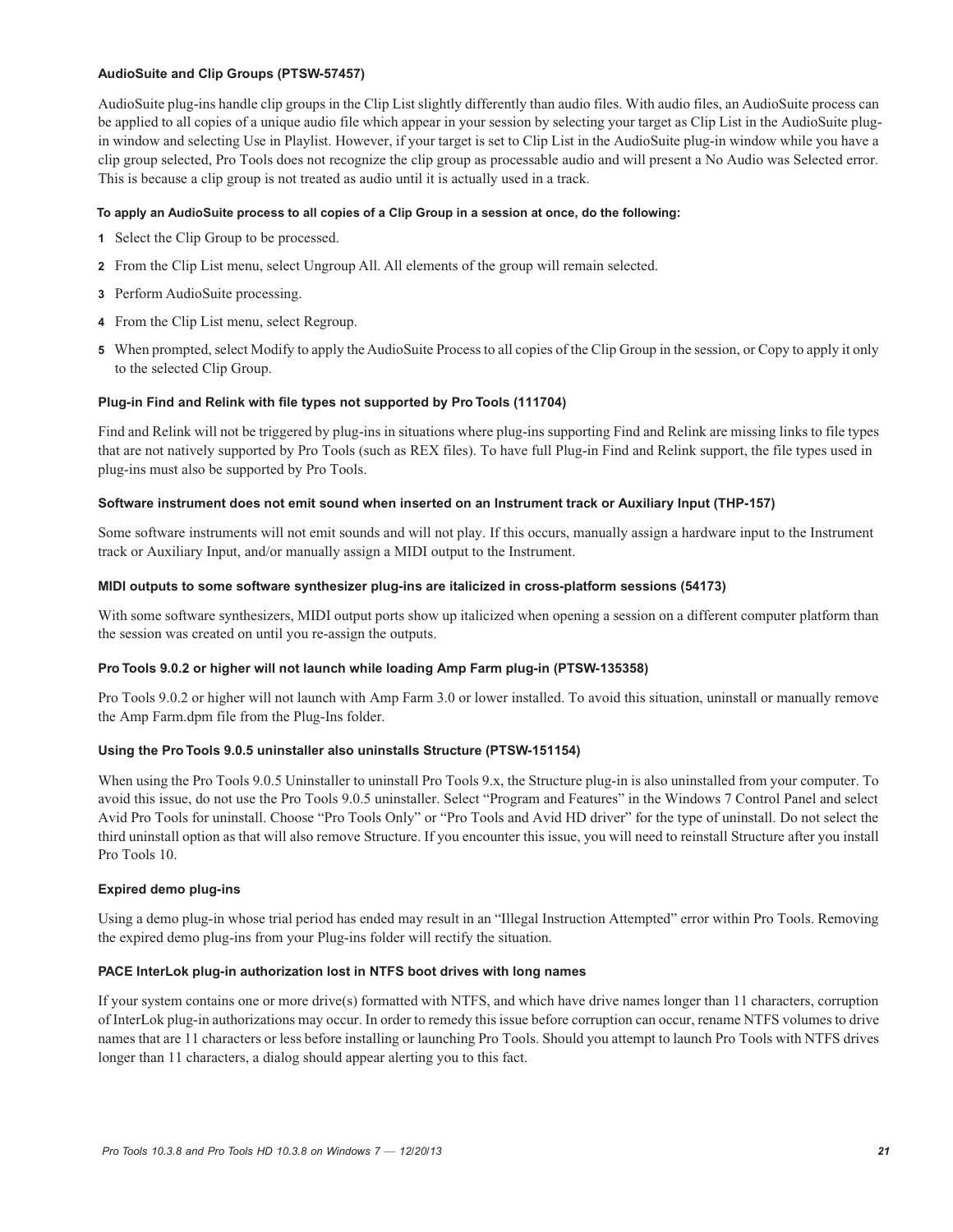#### **Some plug-ins (such as D-Fi, Maxim, or BF-76) report a PACE error when launching Pro Tools (PTSW-162945)**

When installing certain device drivers (such as 003 or Digi 002), an older version of PACE may be installed that is not compatible with current Pro Tools 10 plug-ins. This can happen regardless of the order of Pro Tools and device driver installation. If any standard Avid audio plug-ins report a PACE error when launching Pro Tools, or when inserted in a Pro Tools session, quit Pro Tools and install the latest PACE drivers from http://www.ilok.com.

## Control Surfaces

#### **Trim Scrub and Trim Shuttle don't work on clips with fades (PTSW-46911)**

If a clip has fades, Trim Scrub and Trim Shuttle don't work when trying to trim using a control surface. To work around this problem, remove any fades on the clip, then execute the Trim Scrub or Trim Shuttle, and then restore the fades.

#### **Used HW output path indication (101095)**

In Assign Matrix, Insert mode the used HW output path will not have amber background indicating that it's already assigned after switching to a different insert on the same track.

#### **Color indication on plug-in controls in Learn mode (102710)**

When a plug-in is in Learn mode and the track with this plug-in is not focused on the main ICON unit, all automation LEDs in the Plugin window will be red if the track is in one of auto write modes. This conflicts with red color indication on the Plug-in control, which is armed for mapping. The workaround is to set the track with plug-ins to Read automation mode.

#### **Send/Pan mode on D-Command for Sends F–J (82871)**

In Pro Tools 7.3 and higher, if you save a session on D-Command which is in Send/Pan mode for Sends F-J, the session will open in previous versions of Pro Tools with the channel fader controlling that Send level, as if in Flip mode. To avoid this, open the same session in Pro Tools 7.4, take the session out of Send/Pan mode, and re-save the session.

#### **SignalTools meter ballistics on control surfaces (74340)**

SignalTools RMS, VU, BBC, Nordic and DIN meters will display inaccurate decay times when viewed on a control surface. Unaffected types are Peak, VENUE, and Peak + RMS, which only reports the Peak meter to the control surface. The attack times of the affected meters are not affected, only the decay times. All meter types display accurately in the plug-in window.

#### **Channel Strip plug-in Expander/Gate meters appear in the Compressor/Limiter meter instead of in the Expander/Gate meter in D-Control Dynamics section (Main Unit) (PTSW-150897)**

The Avid Channel Strip plug-in uses shared meters for Expander/Gate and Compressor/Limiter processing. Because of this, both Expander/Gate and Compressor/Limiter metering appear only in the Compressor/Limiter meter in D-Control Dynamics Section (Main Unit).

#### **Pro Tools transport must be stopped when recalibrating ICON faders (78074)**

The transport in Pro Tools must be stopped when recalibrating faders on D-Command and D-Control. If one or more faders need calibration do the following: Stop playback, enter Utility mode, press TEST, press FADER, and press RECAL. After recalibrating faders. exit Utility mode.

#### **The Edit and Mix windows do not follow banking on EUCON control surfaces (PTSW-133466)**

When the Edit Window Follows Bank Selection and/or the Mix Window Follows Bank Selection preferences are enabled in Pro Tools (Setup > Preferences > Mixing), after banking your EUCON controller, neither the Edit nor Mix window scroll to follow. You will have to manually change the view of the Edit or Mix windows to see the tracks that correspond to the EUCON controller if they are off screen.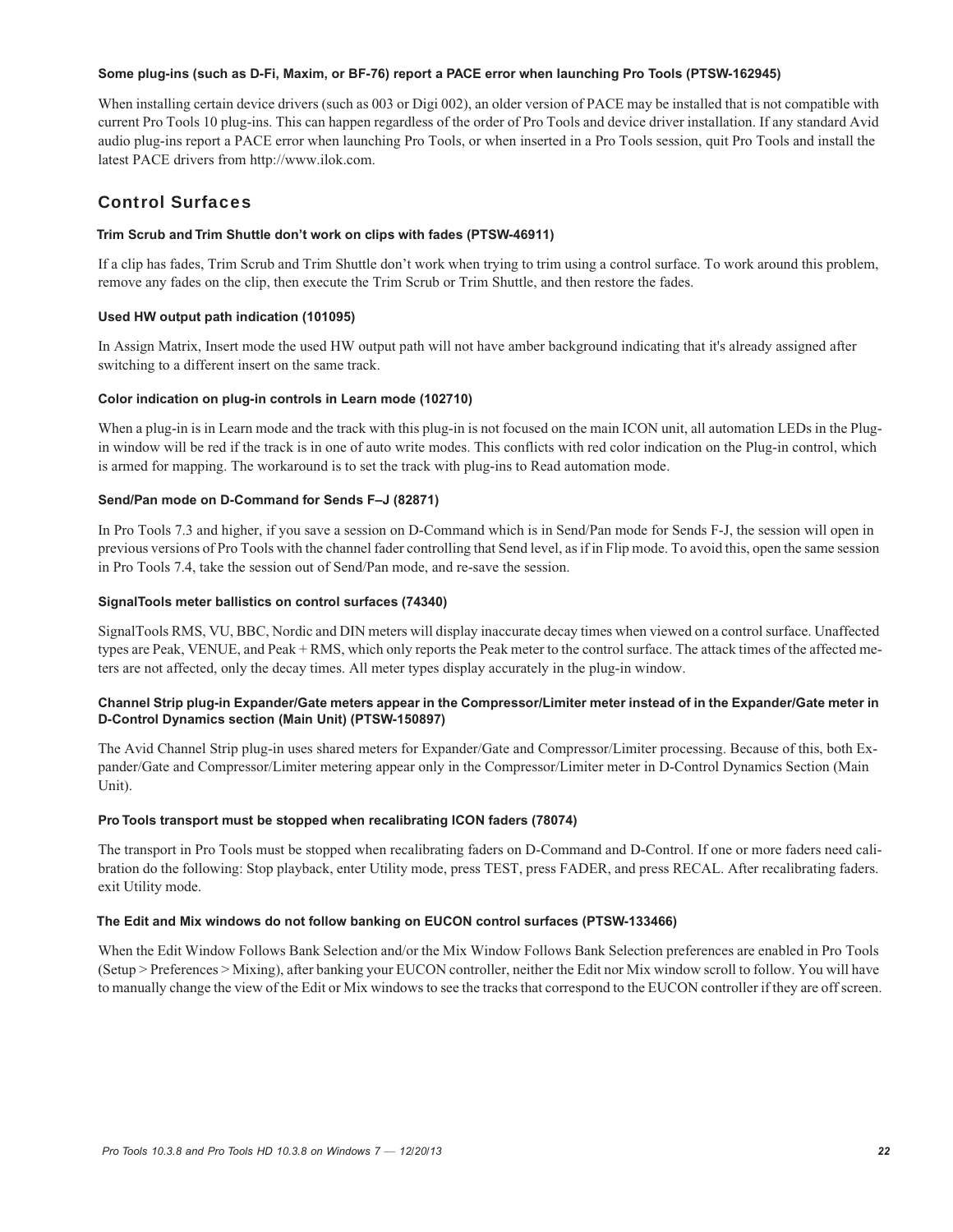## Video

#### **Playback of QuickTime video in Pro Tools may stutter or drop frames**

When monitoring QuickTime playback in the Pro Tools Video Window on the computer screen, the video image may stutter or drop frames. To improve results with QuickTime playback, try any of the following:

- Disable Continuous Scrolling.
- Close unnecessary UI windows.
- Try using the DNxHD codec.
- If you have an available PCIe slot in your computer, try using the following:
- A supported Canopus video peripheral for QuickTime DV playback
- Consider using an Avid option that includes a video solution:
	- The Video Satellite option offers guaranteed performance for Avid video playback (QuickTime can also be used via AMA).
	- The Avid Mojo SDI peripheral offers guaranteed performance for standard-definition Avid video

#### **When using the Avid Video Engine, Pro Tools 10.x cannot be co-Installed with Media Composer 5.0 and previous (PTSW-132945)**

When using the Avid video engine with Pro Tools 10.x, you cannot co-install Avid Media Composer 5.0 and lower on the same computer. If the Avid video engine is not installed, older versions of Media Composer (such as v5.0) can be used. Pro Tools 10.x can be coinstalled with Media Composer 5.5 and higher.

#### **Avid Video peripherals are not officially supported with Pro Tools software (PTSW-132918)**

When using an Avid video peripheral such as Mojo SDI with Pro Tools, you must have Pro Tools|HD or HD Native hardware with a SYNC HD or SYNC IO in order to maintain near sample accurate audio/video sync. Alternately, Pro Tools LE hardware containing an S/PDIF input can be used to resolve the audio clock to the video peripheral. While it is possible to use an Avid video peripheral without the presence of any hardware (Pro Tools Software only), audio/video sync is not guaranteed.

#### **Installing the Avid Video Engine after installing Pro Tools while Mojo-SDI is connected may result in launch error on Mojo-SDI (PTSW-163168)**

While Mojo-SDI is connected to your computer, if you install the Avid Video Engine after installing Pro Tools, this may result in a launch error on Mojo-SDI. To avoid this issue, disconnect and re-connect the Mojo-SDI to the FireWire port before launching Pro Tools.

#### **Pro Tools quits unexpectedly during installation with a Mojo SDI (Windows 7 Only) (123792)**

If upgrading from version 8.0 to 8.0.3, and then to 10.x on Windows 7 32/64, Mojo SDI must be disconnected during the installation process. During installation, select the "Avid Video Engine" option in the Custom Install dialog, and then continue the installation process. After updating to 10.x, connect Mojo SDI and launch Pro Tools. Note that this is not an issue when upgrading from complete 8.0.3 or 8.0.4 installations (where 8.0.3 or 8.0.4 was installed rather than updated from 8.0).

#### **Video capture aborted due to dropped frames (82895)**

Sessions with medium to large CPU loads may be unable to capture video reliably. Deactivate CPU heavy tasks, such as Virtual synths and heavy timeline automation for as long as you need to record video. Video playback will not be affected and previous CPU tasks can be restored.

#### **Video Offset affects Bounce To QuickTime files (PTSW-123033)**

If Pro Tools has a defined Video Offset and you Bounce to QuickTime, the resultant QuickTime file will be offset by the specified amount in Pro Tools (Setup > Video Sync Offset). To avoid this problem, set the Video Sync Offset to 0 before bouncing to the Quick-Time file format.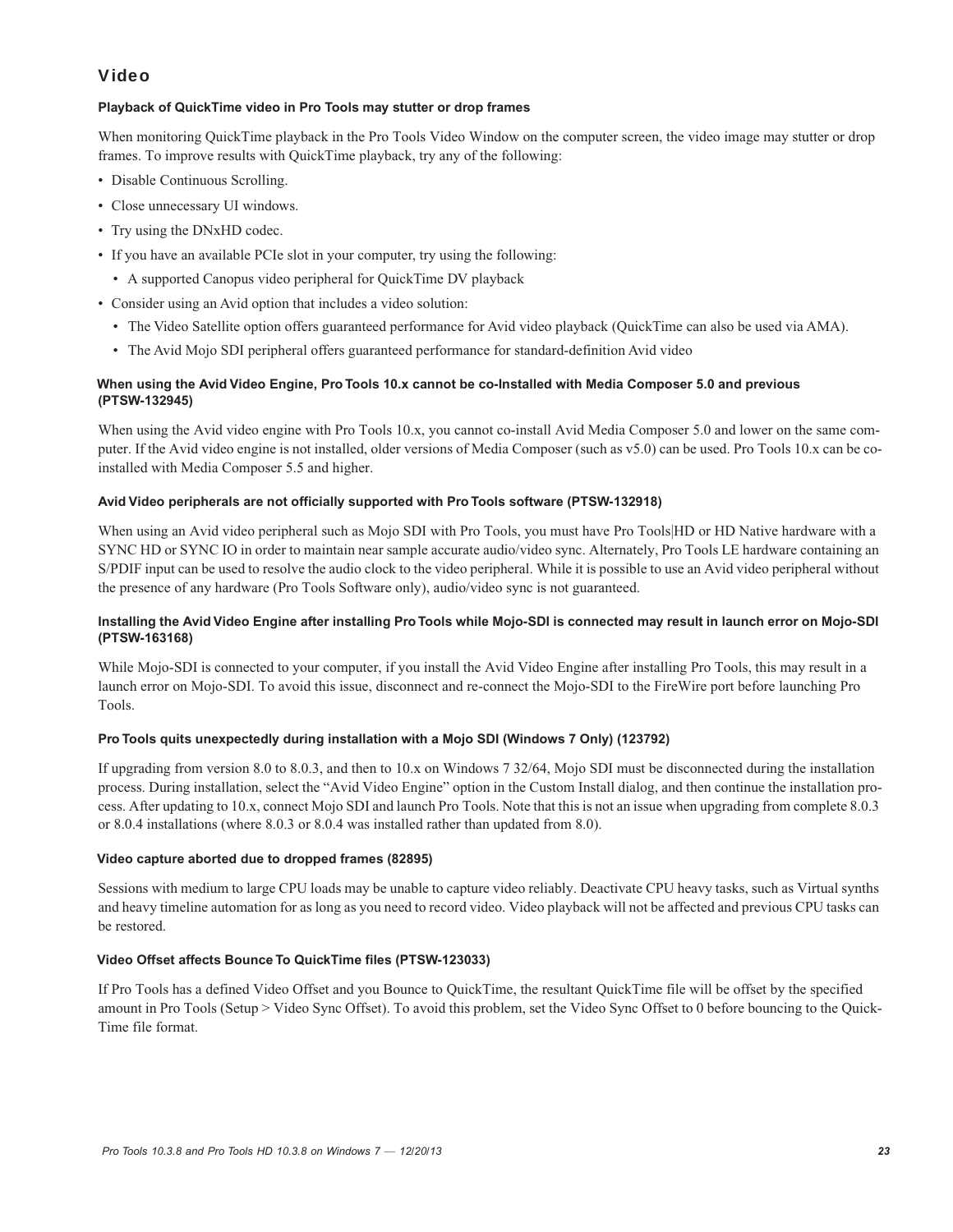#### **Unsupported QuickTime video formats (72933, 72956, 72958, 72961)**

Several video formats supported in QuickTime are not supported in Pro Tools. These include .DivX, .flc, .m4v and .3gp format movies. Attempting to import these will generate errors or will fail to import.

#### **QuickTime Movies with a frame rate of 29.97 and greater that use the Avid DNxHD codec do not play when placed at past 20 Hours down the Pro Tools timeline (PTSW-149397)**

With Pro Tools 10, the timeline has increased from 12 hours to 24 hours, allowing any timecode stamped media to be placed at its Original TimeStamp location, regardless of the session start time. However, Avid DNxHD encoded QuickTime clips will not play back when placed anywhere on the Timeline past 20 hours. Please limit use of Avid DNxHD encoded QuickTime clips to the first 20 hours of the Pro Tools Timeline to avoid this issue.

#### **Closing the QuickTime window during session playback may result in –9092 errors that stop playback (PTSW-162592)**

To avoid this issue, try increasing the number of CPU Cores available for Pro Tools processing and/or raise the H/W Buffer Size in the Pro Tools Playback Engine dialog.

#### **Pro Tools UI may slow down with densely-edited QuickTime movie track (77720)**

Pro Tools may begin to respond more slowly and update less often as a session with one or more QuickTime video tracks becomes more and more densely edited. If, while working with heavily edited QuickTime clips, Pro Tools responsiveness begins to decline, use the Bounce to QuickTime Video command, then import the bounced movie.

#### **Several QuickTime codecs are distorted when played out through an Avid Mojo (73328, 73332, 73334, 73341, 73342, 73343, 73344)**

Pro Tools 7.3 and higher will play most standard QuickTime files via Avid peripherals; however, only DV25 and h.264 format streams have been thoroughly tested, Several legacy QuickTime codecs are distorted when played back through the Avid Mojo. These include:

- Uncompressed .avi files
- Uncompressed .mov files (i.e. Apple "none" compression), except 32-bit movies.
- QuickTime movie (.mov) files using the Graphics, Animation, Cinepak, or Video codecs.

These formats will display properly when played back on the desktop.

#### **Standard-Definition QuickTime movies that are rendered as 16:9 anamorphic play back in Pro Tools at 4:3 (PTSW-23020)**

Standard Definition QuickTime movies rendered with 16:9 an anamorphic Scaled Size of 853x480 play back in Pro Tools at 4:3 or 720x486 resolution. The Scaled Size attribute of QuickTime movies is ignored by Pro Tools. To work around this problem, render the movie letterbox natively within the 720x486 pixel dimension.

#### **MPEG-1 and MPEG-2 video freezes at edit points (79182)**

Editing MPEG-1 & MPEG-2 video is not officially supported. If you experience this problem, try switching playback to the Video window, or convert the movie to a supported format using a 3rd party application. Removing the audio from an MPEG-1 or MPEG-2 movie with a 3rd party application may also fix the problem.

#### **Video track's video format doesn't match session's video format when switching between NTSC and PAL (77328)**

In some cases when switching from NTSC to PAL or from PAL to NTSC, a newly created Avid video track will display the wrong video format. Trying to record to this track will give the error, "Session frame rate must be compatible with either PAL or NTSC." Toggling the Video Format selector from NTSC to PAL or from PAL to NTSC in the Session Setup window will clear this problem.

#### **Clip names appear incorrect after selecting Field Recorder channel matches, or expanding to new tracks. (PTSW-136012)**

This can occur if the file name of a Field Recorder channel match contains a hyphen followed by a number greater than zero. Pro Tools names new clips by incrementing the number after the hyphen. If a field recorder file is already named in this way (such as "Filename-01"), then new clips created by selecting a Field Recorder channel match or by expanding a track may have names different from the parent file. To avoid this situation, avoid using hyphens in Field Recorder file names.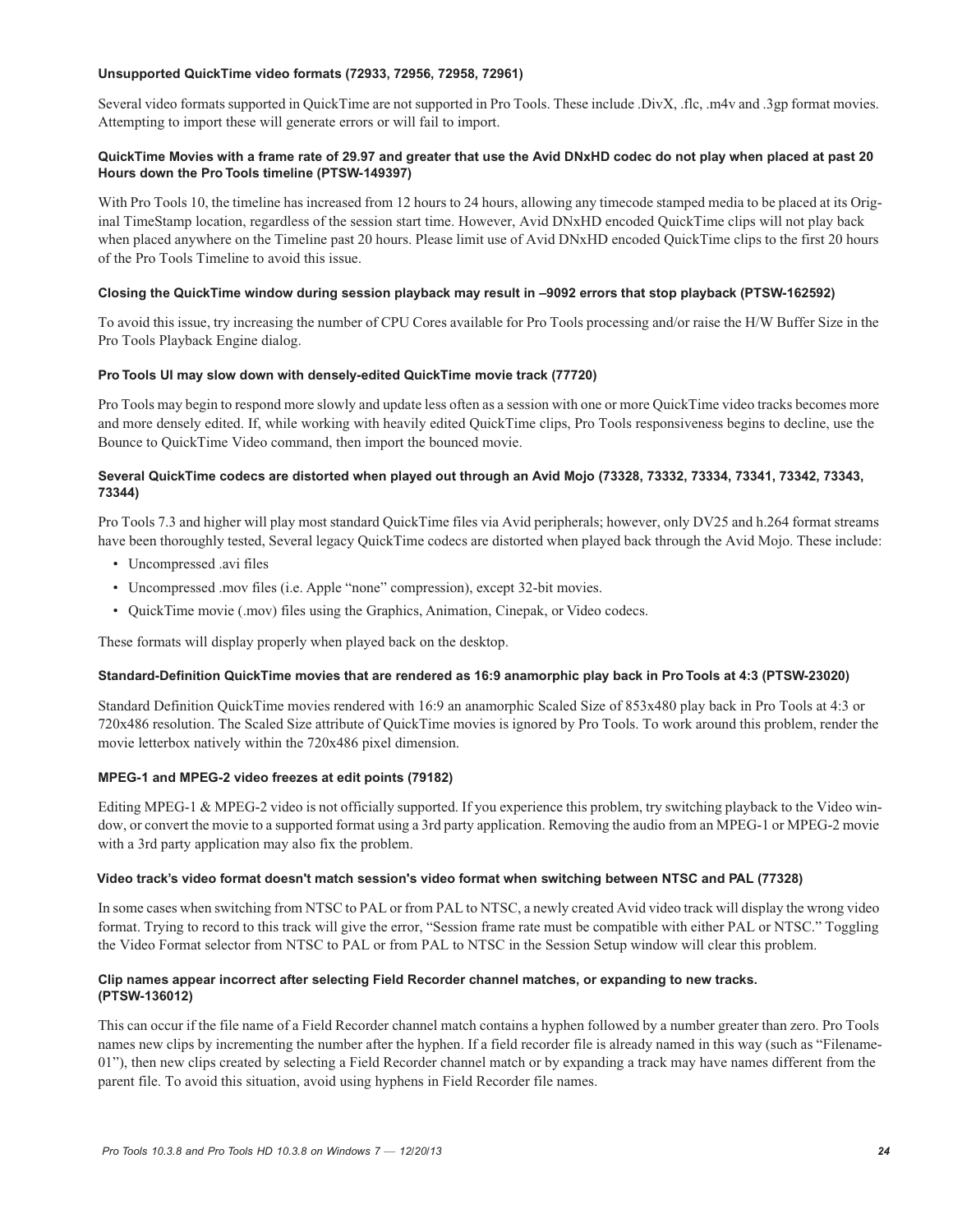#### **Field Recorder matches appear offset after AudioSuite rendering if the session timecode rate does not match the file timecode rate (PTSW-152147)**

If a portion of a file has been rendered with an AudioSuite plug-in, an offset can occur when expanding field recorder matches in cases where the session timecode rate does not match the timecode rate of the audio file. To avoid this issue, you can either render the whole file with AudioSuite (rather than only a portion of the file), or use Whole File mode when rendering AudioSuite processing.

## Synchronization and Machine Control

#### **Recording with serial timecode (64636)**

Occasionally, it is possible for the Tascam DA-98 servo lock bit behavior to cause Pro Tools to think the DA-98 is servo locked before it actually is. This could cause a synchronization offset when Pro Tools locked to serial timecode generated from a DA-98. Pro Tools will now handle these cases, but if you experience this problem, try increasing the amount of frames to 10 in the "Delay before locking to Timecode" preference.

#### **The "Machine Cues Intelligently" preference should not be used with non-linear decks (46200)**

Pro Tools overshoots and posts an "Error Cueing Machine" dialog if the Machine Cues Intelligently preference is checked when using non-linear playback devices.

## General Localization

#### **Relinking using MacDrive Version 6 to open sessions from other platform (65528)**

MacDrive version 6 strips the extensions off of files in "Normal Use" mode - you need to use "Backup/File Transfer" mode to avoid having the extensions stripped off. However, "Backup/File Transfer" doesn't work well with multibyte characters, as "International Use" does. "International Use" also strips the extensions, so you either have to not use multibyte characters, or have the trouble with stripping extensions. These used to be separate options in MacDrive 5, but in 6 you can't get one without the other. To get around the stripping extensions, you can do a Relink by ID only, and have it search through all the files to match them up - this is the only workaround.

#### **AAF/OMF sequences with non-English characters import with garbled clip names or won't relink (PTSW-33569, PTSW-99570, PTSW-33826)**

If an AAF/OMF sequence containing files or clip names with non-English characters is exported from a Mac-based Pro Tools 7.3.1 system (or lower), it may not import correctly into Avid Media Composer, or Pro Tools 7.4 and higher systems on Windows or Mac. Conversely, AAF/OMF sequences with non-English characters exported from any Pro Tools 7.4 or higher system (or higher) may not import correctly into a Mac-based Pro Tools 7.3.1 (or lower) system. To relink the files, select "Manually Find and Relink," then deselect all options except "Find by file ID." Clip names may appear garbled.

#### **Inconsistent MIDI performance on Dutch OS with English Pro Tools (59608)**

When running the English version of Pro Tools on Dutch OS, MIDI output can slow down with extended use.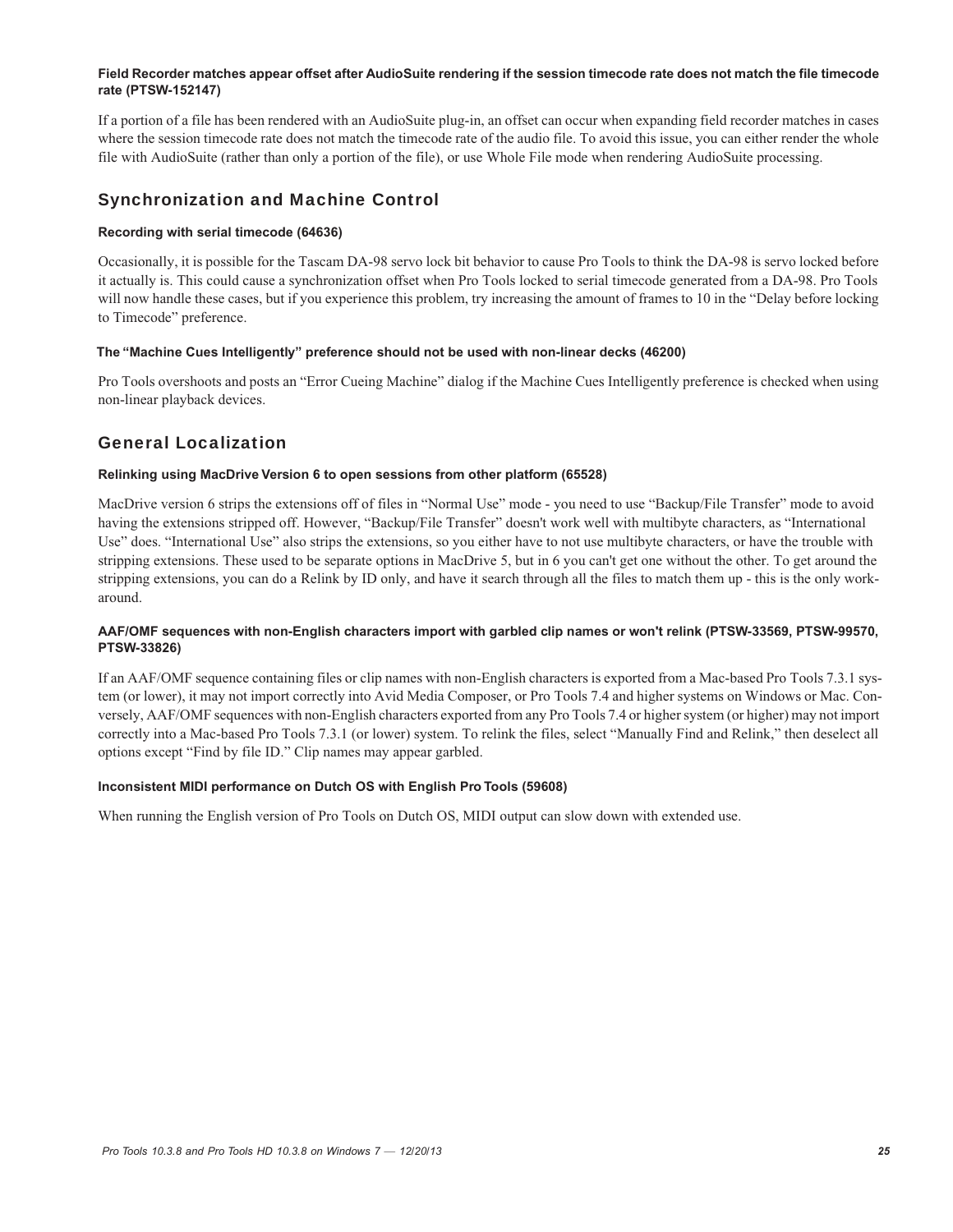## Known Issues with Audio Interfaces

#### **Avid DigiTest firmware updates appear to freeze when DigiTest is not the front-most application (PTSW-138994)**

When clicking outside the Avid DigiTest window, the Graphical User Interface (GUI) may appear to freeze. However, the firmware update will complete successfully. If you encounter this issue, please wait for the firmware upgrade to finish. You will know that the firmware update completed successfully when the GUI becomes responsive again.

#### **When switching audio interfaces, some devices may fail to load proper drivers with the Found New Hardware wizard (PTSW-28118)**

When switching audio interfaces, the Found New Hardware Wizard will sometimes properly identify the device, but then fail to install the needed drivers. If this happens, with the new device connected, go to Add or Remove Programs in the Windows Control Panel, choose the audio interface, select Change, and run a "Repair" install. The driver installation should complete with the Found New Hardware Wizard.

#### **Changing sample rates during a session can cause session to play at a faster or slower speed (56697)**

Changing Sample Rate during a session from the Control Panel for your audio interface can cause the audio to playback at the incorrect speed. Consequently, the data could be unrecoverable afterwards. Before creating a session, set the Sample Rate in the Control Panel for your audio interface and do not make changes thereafter.

#### **Audio streaming problems when using very low H/W Buffer Sizes with 3rd party ASIO applications (such as Cubase) (PTSW-154719)**

You may experience audio streaming problems when using Avid hardware with 3rd party applications (such as Cubase) and playing back at the lowest buffer size. The lowest supported buffer sizes when using Avid hardware are 64 at 44.1 and 48 kHz sessions, and 128 at 88.1 and 96 kHz.

### HD OMNI

#### **Noise in the output signal from HD OMNI with digital input (PTSW-1614)**

If HD OMNI is connected to a digital source with a mismatched clock and Sample Rate Conversion (SRC) is not enabled, you will hear noise (including loud "pops") in the output signal. To correct this problem, either enable SRC or ensure that the clock of the digital source and HD OMNI are matched correctly.

#### **HD OMNI front panel SETUP menus are unresponsive after Pro Tools quits unexpectedly (PTSW-125692)**

HD OMNI will not automatically recover "stand-alone" mode if Pro Tools quits unexpectedly (or if you disconnect the DigiLink cable from HD OMNI while Pro Tools is running). As a result, some of the SETUP functions accessible from the front panel will be unavailable. Power cycle HD OMNI to recover stand-alone mode.

#### **Graphic redraw problems in the Hardware Setup dialog (PTSW-122690, PTSW-1346, and PTSW-1235)**

When changing the Hardware Setup configuration for HD OMNI, it is possible to encounter graphics redraw problems in some cases. To force a graphics redraw of the Hardware Setup dialog, close and reopen the Hardware Setup dialog.

#### **Versions of Pro Tools lower than 8.0 quit on launch with HD OMNI (PTSW-1976)**

When launching versions of Pro Tools lower than 8.1 with HD OMNI connected and powered on, Pro Tools quits when initializing DSI. To avoid the problem, power off HD OMNI before launching versions of Pro Tools lower than 8.1.

#### **No sound on output after Hardware reset (PTSW-126575)**

After resetting the HD OMNI interface to the default factory settings using the front panel controls, the HD OMNI interface stops emitting sound in sessions where the outputs are not assigned to the Monitor output path. To correct this problem, press the ALT monitor button to switch to the ALT Monitor path, and then press it again to switch back to the Main Monitor path.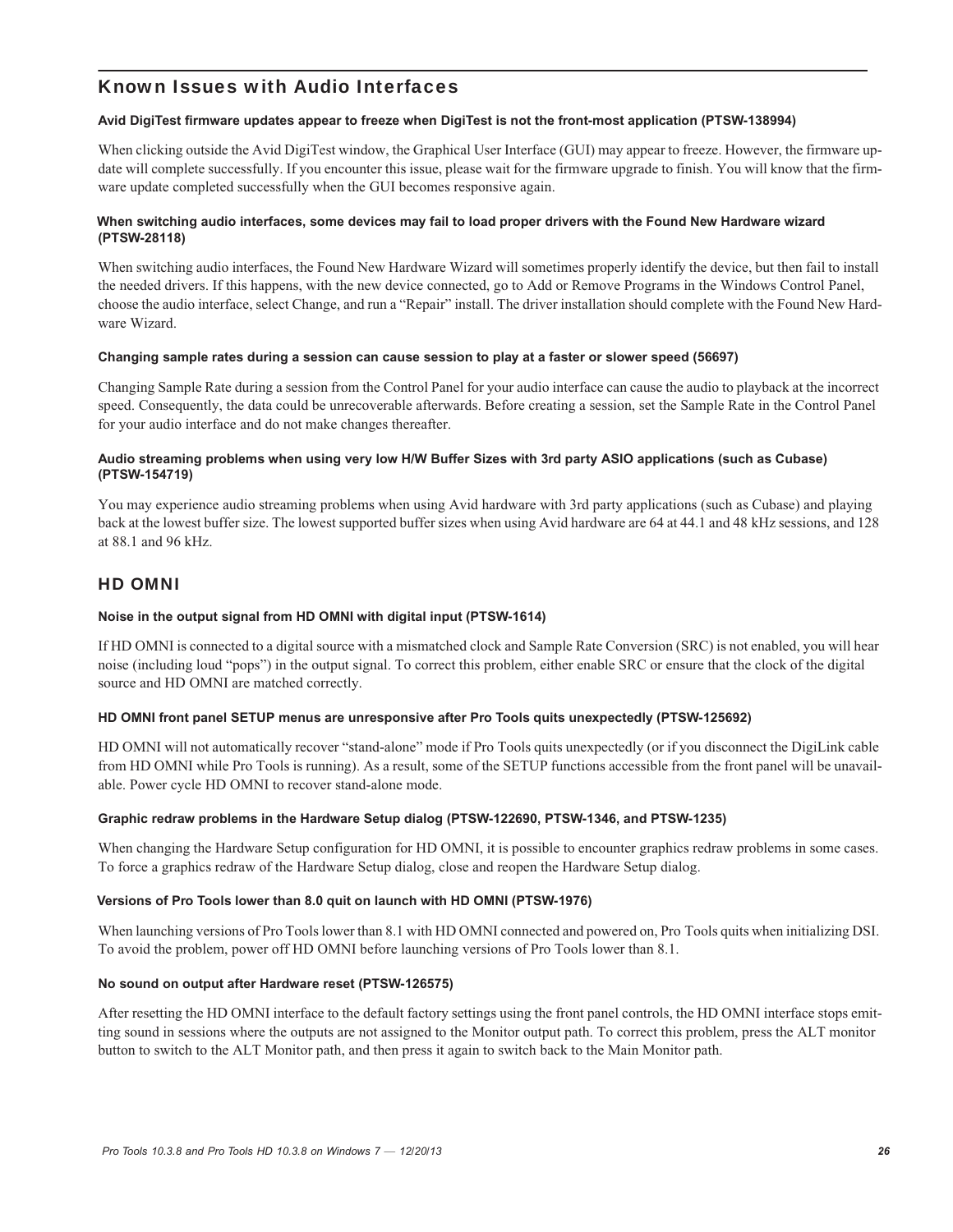#### **Loss of monitor path with launching Pro Tools with HD OMNI off or disconnected (PTSW-127313)**

When launching Pro Tools and opening I/O Setup after powering off HD OMNI or disconnecting it from the system, the inactive Monitor path is not present in Output tab. You may need to restore the default I/O Settings and remap the corresponding Output Busses.

#### **Output paths are not automatically created in the Output page of the I/O Setup after disabling the corresponding monitor path in the Monitor page of the Hardware Setup and re-assigning the outputs from "None" to physical outputs in the Main page of the Hardware Setup (PTSW-127559)**

After disabling the Monitor path in the Monitor page of the Hardware Setup and re-assigning the corresponding Outputs from "None" to physical outputs (such as "A 1-2") in the Main Page of the Hardware Setup, these Output paths are not automatically created in the Output Page of the I/O Setup. You will have to manually create the appropriate Output paths in the I/O Setup (or click Default).

#### **Changing monitor path output assignments in the Hardware Setup does not update the output paths in the Output page of the I/O Setup (PTSW-127563)**

When changing Monitor path Output assignments in the Monitor page of the Hardware Setup (such as setting the Monitor path Format to None or assigning the Monitor to different physical outputs), the Output paths in the Output page of the I/O Setup do not reflect the corresponding changes. You will have to manually create the appropriate Output paths in the I/O Setup (or click Default).

#### **When creating new sessions, using the I/O Settings selector can result in unexpected output assignments if HD OMNI has an assigned Monitor path (PTSW-123896)**

If HD OMNI has an assigned Monitor path, Output paths created by the selected I/O Settings option in the New Session dialog may be offset by the channel width of the Monitor path. If this happens, you will have to manually create the appropriate Output paths in the I/O Setup (or click Default).

#### **I/O Setup Bus page erroneously adds Monitor paths (PTSW-127739)**

With both MAIN and ALT Monitor paths declared, toggling one of the CR Monitor paths from the current format to "None" and then back to the starting Monitor format from within the Hardware Setup Monitor page, causes the Bus page in I/O Setup to erroneously add an extra Monitor path with the abbreviation with "(1)." This can happen numerous time and each new Monitor abbreviation increments accordingly.

## Avid Audio Interfaces with ASIO Third Party Client Software

#### **When adjusting the Hardware Buffer Size in a third-party audio application (such as Reason), the Avid Hardware ASIO driver may quit unexpectedly (PTSW-162469)**

It is possible to select an unsupported hardware buffer size for some Avid audio interfaces when using third-party ASIO client software (such as Reason or Cubase). To avoid this issue, use the Avid hardware driver control panel to change the hardware buffer size.

## 003 Family and Digi 002 Series Interfaces

#### **Windows Standby Mode and the 003 and Digi 002 family interfaces (47054)**

Always disconnect 003 and Digi 002 family interfaces before putting Windows into Standby mode.

#### **Importing .PIM Files on an 003 System with a C|24 (PTSW-46401)**

When importing a custom map .PIM file created on a 003 to another 003 system with a  $C|24$ , 003 displays "<No Track>" on the scribble strips instead of staying in Plug-in Edit mode with a restored newly imported Plug-in Map. You will need to switch to another mode on 003 and then re-enter Plug-in Edit mode to correct this.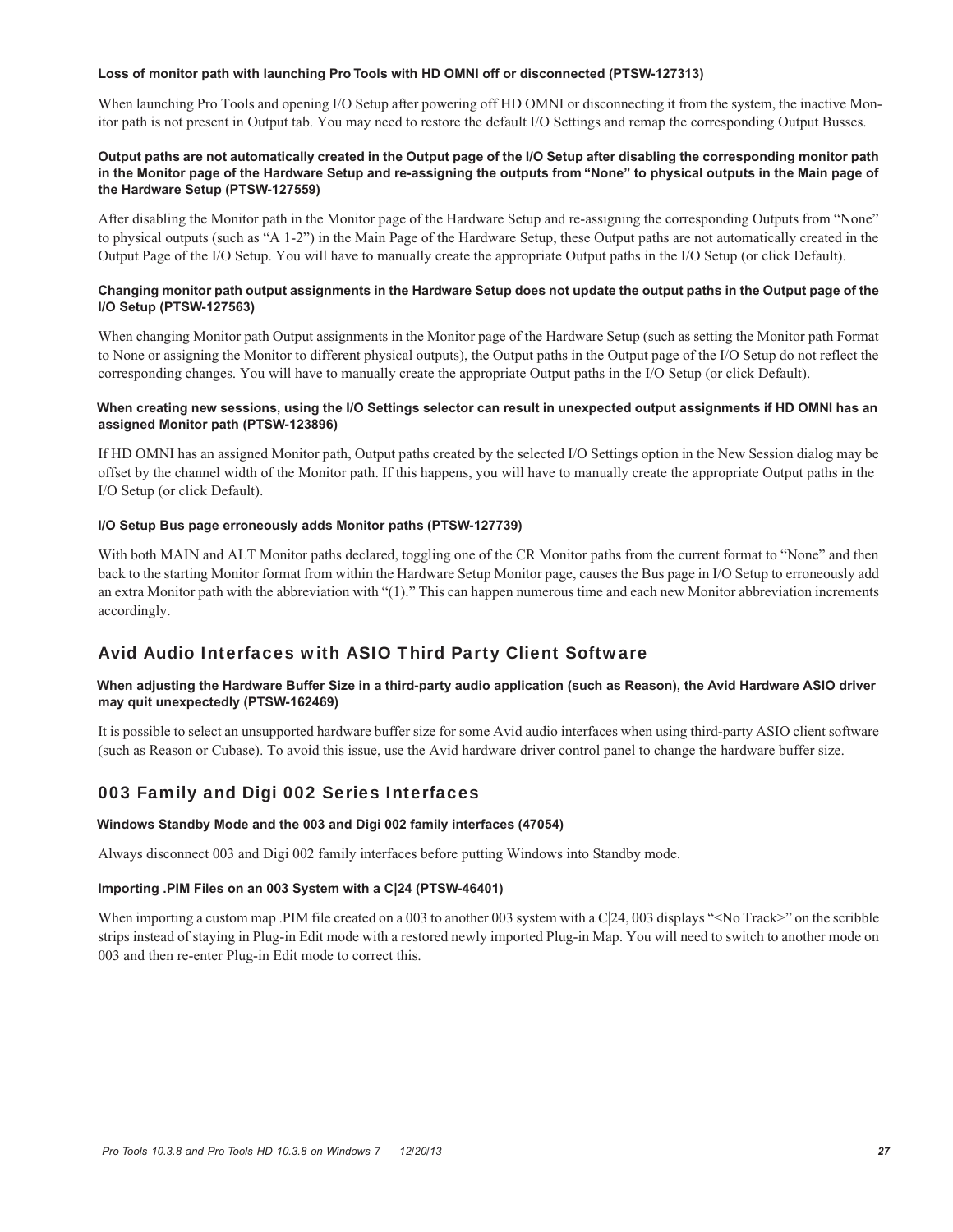#### **Pro Tools allows sample rate mismatch under certain conditions (PTSW-128230)**

When using 003 and launching Pro Tools without opening a session, and the 003 is receiving a 44.1 kHz external clock signal, setting the Clock Source to external and the Sample Rate to 88.2 kHz or 96 kHz in the Hardware Setup does not result in the expected sample rate mismatch error. If you then open a session at the currently selected Sample Rate of 88.2 kHz or 96 kHz, Pro Tools automatically reverts to Internal clock and Pro Tools functions as expected.

When using a Digi 002 and launching Pro Tools without opening a session, and the Digi 002 is receiving a 44.1 kHz external clock signal, setting the Clock Source to external and the Sample Rate to 88.2 kHz or 96 kHz in the Hardware Setup does not result in the expected sample rate mismatch error. This "un-clocked" state persists rather than reverting the Clock Source setting of Internal. If you then open a session at the currently selected Sample Rate of 88.2 kHz or 96 kHz, this state persists and you will not be able to record or play back. The session Sample Rate indicators on the 002 will be flashing, indicating an invalid clock source due to the mismatched sample rates. You will have to manually switch the Clock Source to Internal to correct this problem.

#### **Pro Tools Clock Source labels have changed (PTSW-127126)**

With Digi 002 and 003, Pro Tools 8.0.3 and lower used the labels "Coaxial" and "Optical" for selecting the clock source. These labels have changed to "S/PDIF" and "ADAT." Select "S/PDIF" to clock a S/PDIF signal that is either coaxial or optical, and use "ADAT" when clocking from ADAT.

#### **Sessions created in 8.0.3 or lower and opened in 8.0.4 or higher report I/O Setup change even if the I/O Setup is the same (PTSW-126886 and PTSW-126329)**

When opening sessions created in 8.0.3 or lower may report that the I/O Setup has changed. In most circumstances, this can message can be ignored. However, if the original session was created with a Digi 002 or 003 clocking to Optical S/PDIF, the Optical channel may need to be reassigned from 9–10 to 17–18.

#### **Clocking to external S/PDIF requires a coaxial connection (PTSW-128283)**

When using Digi 002, you cannot clock to external S/PDIF using an optical connection. You can monitor audio using external S/PDIF optical signal only if the clock is set to Internal. You can use S/PDIF over coaxial for clocking to an external S/PDIF signal.

#### **Digi 002 controller may not activate when changing the Playback Engine to Digi 002 (PTSW-131621)**

If the Current Engine is setting is changed to Digi 002 from another device, the Digi 002 controller may not activate right away. To activate the Digi 002 controller, try the following in the Peripherals dialog (Setup > Peripherals):

- Method 1—(If you do not have any other control surfaces connected to your Pro Tools system): On Ethernet Controllers page, select the Enable EUCON option and click OK. Pro Tools informs you that EUCON cannot be enabled. Click OK. The Digi 002 controller should come online.
- Method 2—(If you are already using another MIDI controller): On the MIDI Controllers page, click the Type pop-up menu for the currently active controller and reselect the controller type, then click OK. The Digi 002 controller should come online.

## Eleven Rack

#### **Eleven Rack firmware updater application does not recognize Eleven Rack on 64-bit Windows 7 systems (PTSW-124537)**

On 64-bit Windows 7 systems, the Eleven Rack Firmware Updater application reports that no device can be found, and the "Update" button appears grayed out even when Eleven Rack is connected. This is a graphical issue only and does not affect the actual function of the application or the firmware. Click the "Update" button and the firmware installation should continue as normal. As always, make sure to quit Pro Tools and any other audio applications before running the updater.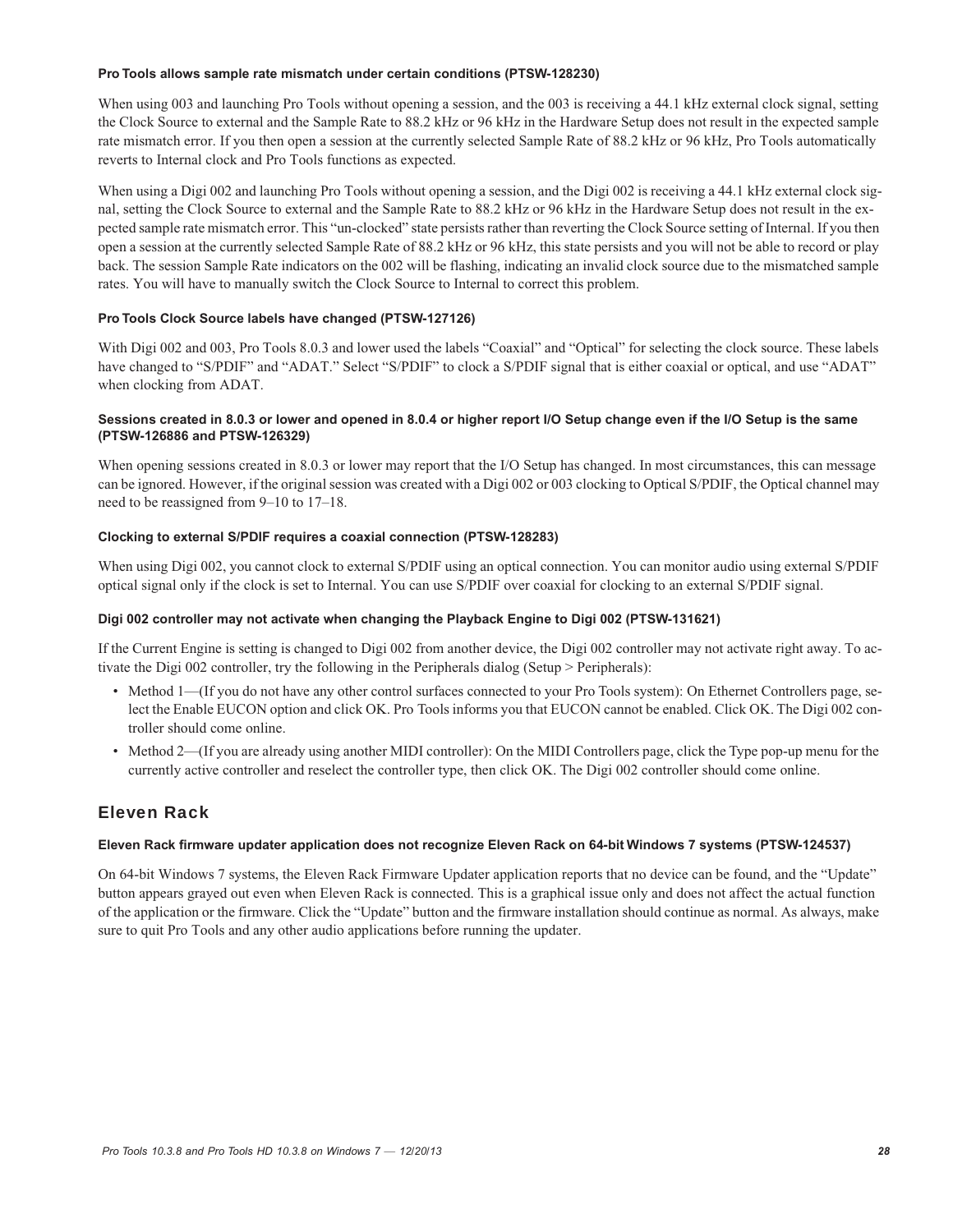## Mbox 2 Pro

#### **External clock not supported at higher sample rates with Mbox 2 Pro (PTSW-59087, PTSW-59095, PTSW-59097, PTSW-58879)**

Although Mbox 2 Pro supports sample rates of up to 96 kHz, its external clock sources (S/PDIF and Word Clock) are only supported in 44.1 and 48 kHz sample rate sessions.

#### **Transport disabled after changing sample rate of external sync source (PTSW-58879)**

If the Pro Tools Clock Source is set to S/PDIF or Word Clock, and the sample rate of your external source changes, sync will be lost and you may not be able to play back when sync resumes due to –9092 errors. This is most likely to appear if the sample rate of your external source changes while the Pro Tools transport is moving.

To avoid this condition, make sure your external source is always set to the same sample rate as Mbox 2 Pro, especially during playback.

#### **To correct this condition should it occur, do the following:**

- **1** In Pro Tools, choose Setup > Hardware and set the Clock Source to Internal
- **2** Make sure your external sync source is properly connected and at the same sample rate as Mbox 2 Pro.
- **3** In Pro Tools, choose Setup > Hardware and set the Clock Source back to the desired source (S/PDIF, Word Clock, or Internal).

#### **Some machines may encounter "Audio Play Startup Deadline was Missed" errors at HW Buffer size 64 or if "Minimize Additional I/O Latency" is enabled (PTSW-28238)**

On some machines, and with Mbox 2 Pro, enabling "Ignore Errors During Playback/Record" and selecting "Minimize Additional I/O Latency" in the Playback Engine dialog, or running at a HW Buffer size of 64 samples may cause you to encounter "Audio Play Startup Deadline was Missed" errors when starting the transport. This may be compounded if the Mbox 2 Pro is synced to an external clock. If you encounter this, set your clock source to Internal and, if needed, deselect "Minimize Additional I/O Latency" and set the HW Buffer size to 128 or higher.

### Mbox 2

#### **MBox 2 can have lower track counts on Windows 7 on the HP 8600**

Depending on your CPU, you may need to disable your computer's network cards in order to achieve the maximum possible track counts.

#### **Audio pop through Mbox 2 outputs when enabling/disabling AC-3 Mode (63293)**

In the Mbox 2 Control Panel, checking or unchecking the option for AC-3 produces an audio pop through the analog output.

#### **Mbox 2 does not support sample rates of 49 kHz or Above (63141)**

Mbox 2 does not support sample rates of 49 kHz or above due to the bandwidth limitations of USB 1.1 and the USB Controller. This is only an issue when syncing to an external S/PDIF clock that is pulled up 2% or more above a nominal 48 kHz sample rate.

### M-Audio Interfaces

#### **ASIO4All conflicts with M-Audio peripherals (PTSW-130316)**

Pro Tools may quit unexpectedly and other unexpected behavior may occur if ASIO4All is installed on a system with M-Audio peripherals connected. If this occurs, it is recommended that you either disconnect the M-Audio peripheral when using the ASIO4All driver or uninstall ASIO4All.

#### **Opening the FireWire 1814 Control Panel causes computer to crash or the screen to turn blue (57675)**

The FW1814 Control Panel does not support AGP video Hardware Acceleration and Write Combining enabled. Having these items enabled can cause the computer to crash. Go to Display Properties > Settings > Advance > Troubleshoot, and set Hardware Acceleration to None, then disable "Enable write combining." When the settings have been updated, you can open the FireWire 1814 Control Panel without causing a crash.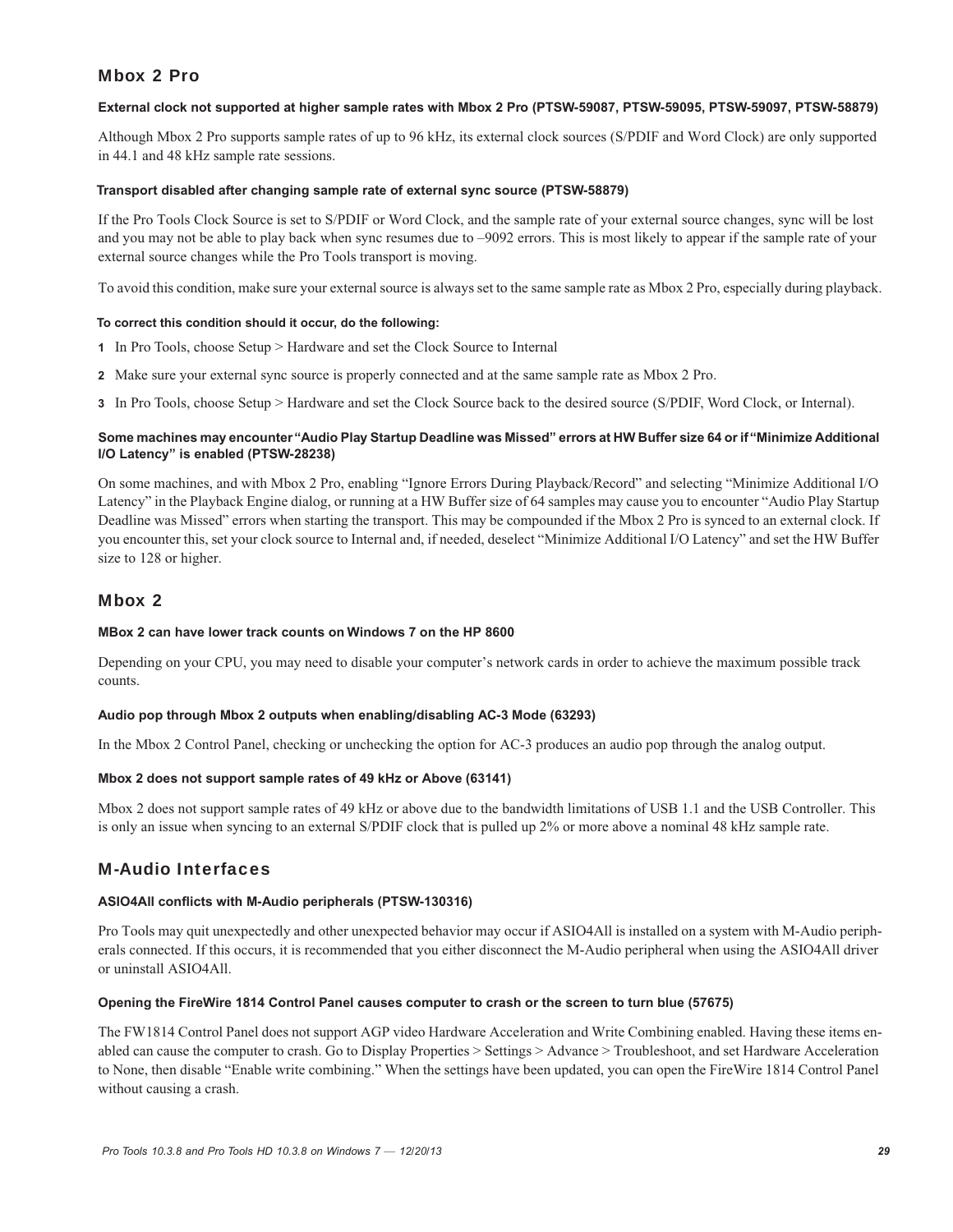#### **When external sync changes sample rates, FireWire 1814 driver can lose current sample rate (58741)**

On FireWire 1814 interfaces, when the external sync changes its sample rate, the M-Audio hardware driver can sometimes get confused about the current sample rate. For instance, the dialogue "The current playback engine does not support a sample rate of 44.1kHz" is posted when opening 48kHz session after switching Sample Rate from 48kHz to 44.1kHz and back to 48kHz on an external device with S/PDIF outs." The workaround is to get the sample rate of the external device stabilized to what you want, exit Pro Tools (to release the M-Audio driver completely), then restart Pro Tools and open your session.

#### **M-Audio Delta Driver Control Panel defaults to no audio output because the output faders are set to –Infinity (minus infinity) (60160)**

The Delta driver Control Panel defaults to no output fader gain because the output faders are set to –Infinity (minus infinity). To hear audio, you need to change the gain in the Control Panel.

#### **M-Audio FireWire devices can fully reset or hang when device is locked to external device via SPDIF and sample rate is changed to a higher sample rate (59481)**

If an M-Audio FireWire device is locked to an external device via SPDIF, changing the sample rate of the external from 44.1k/48k to 88.2k/96k while Pro Tools is open, will cause the FireWire device to perform a full reset causing Pro Tools to become non-responsive. The workaround is to make sample rate changes prior to launching Pro Tools.

#### **M-Audio hardware compatibility with Sony VAIO machine (58084)**

There are known compatibility issues with installing M-Audio hardware drivers on some types of Sony VAIO computers. Please refer to the M-Audio customer support site for the latest updates on system compatibility.

#### **Compatibility with wireless network card and M-Audio hardware (58435)**

Using a wireless networking card with Pro Tools can cause noise to be output from your hardware. To avoid this, you should disable your wireless networking card.

#### **Pro Tools loads until "DAE Loaded" message, but never launches (56701)**

With M-Audio devices, disabling all of the Inputs and Outputs in the M-Audio Control Panel can cause Pro Tools to not launch. Go to the M-Audio Control Panel and make sure the S/PDIF or Analog Inputs and Outputs are enabled before launching Pro Tools.

#### **Pro Tools application freezes after disconnecting M-Audio device (58951 and 95255)**

If an M-Audio device is disconnected while Pro Tools is running, Pro Tools will let you save the session, but will freeze during quit. In general, do not disconnect M-Audio devices while Pro Tools is running. If for some reason the device gets disconnected, the current session can be saved normally. However, Pro Tools may need to be forced to quit afterwards by using Alt+F4 or Control+Alt+Delete. After a forced shut down, Pro Tools can be re-launched as long as the M-Audio device has been reconnected. The host computer does not need to be rebooted in this case.

## ASIO Audio Interfaces

#### **Pops and clicks can occur when using third-party ASIO audio interfaces with Pro Tools (PTSW-132084)**

Note that audible pops and clicks can occur when using some third-party audio interfaces even if Error Suppression is disabled. Try increasing the Hardware Buffer size for the device to avoid this problem.

#### **Pro Tools cannot locate installed ASIO hardware on launch (PTSW-132125)**

There are known issues with some third-party ASIO devices not being recognized by Pro Tools 10.x. For a list of third-party hardware compatibility issues, please visit the website (www.avid.com).